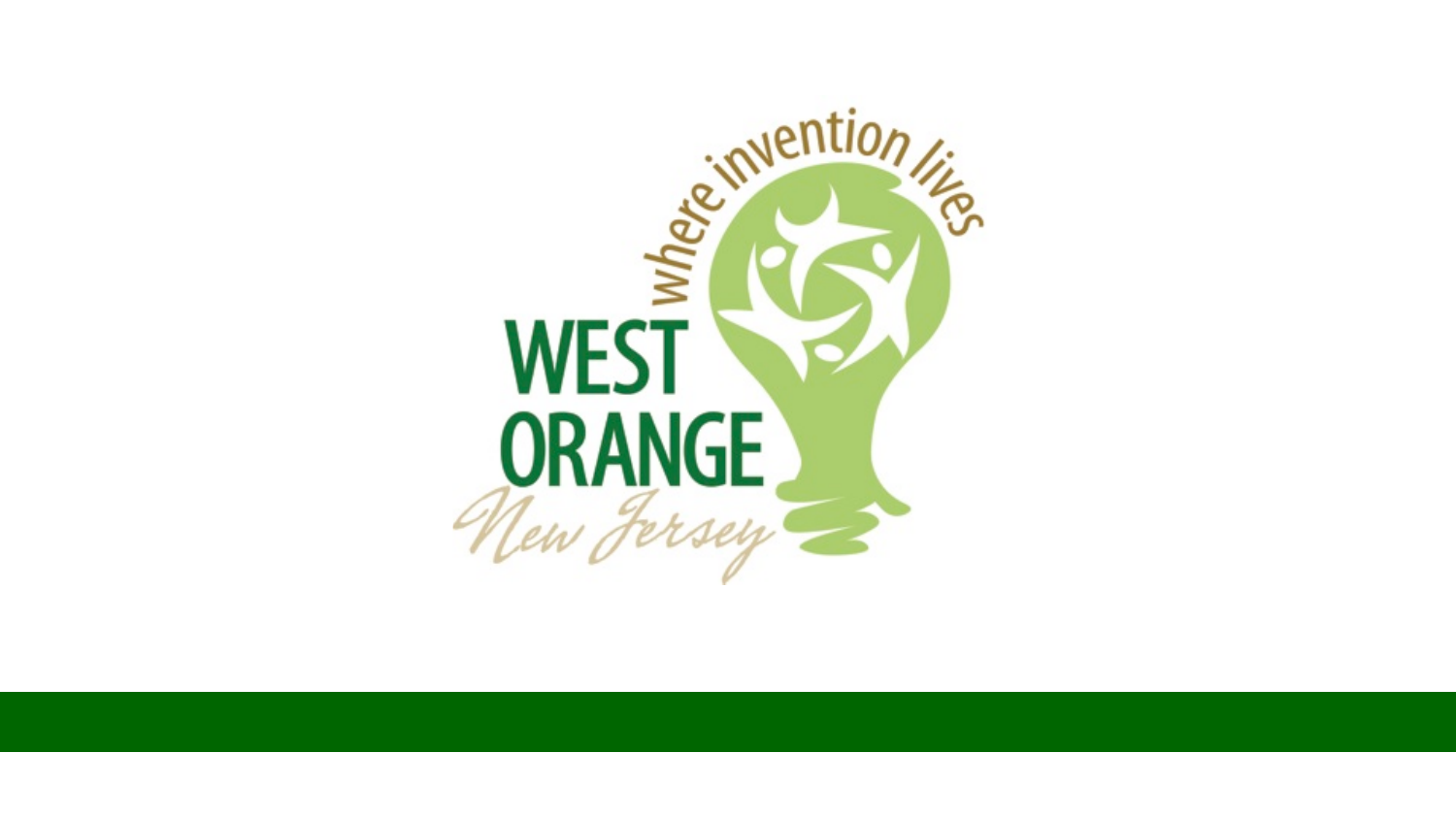## 2018 MUNICIPAL BUDGET



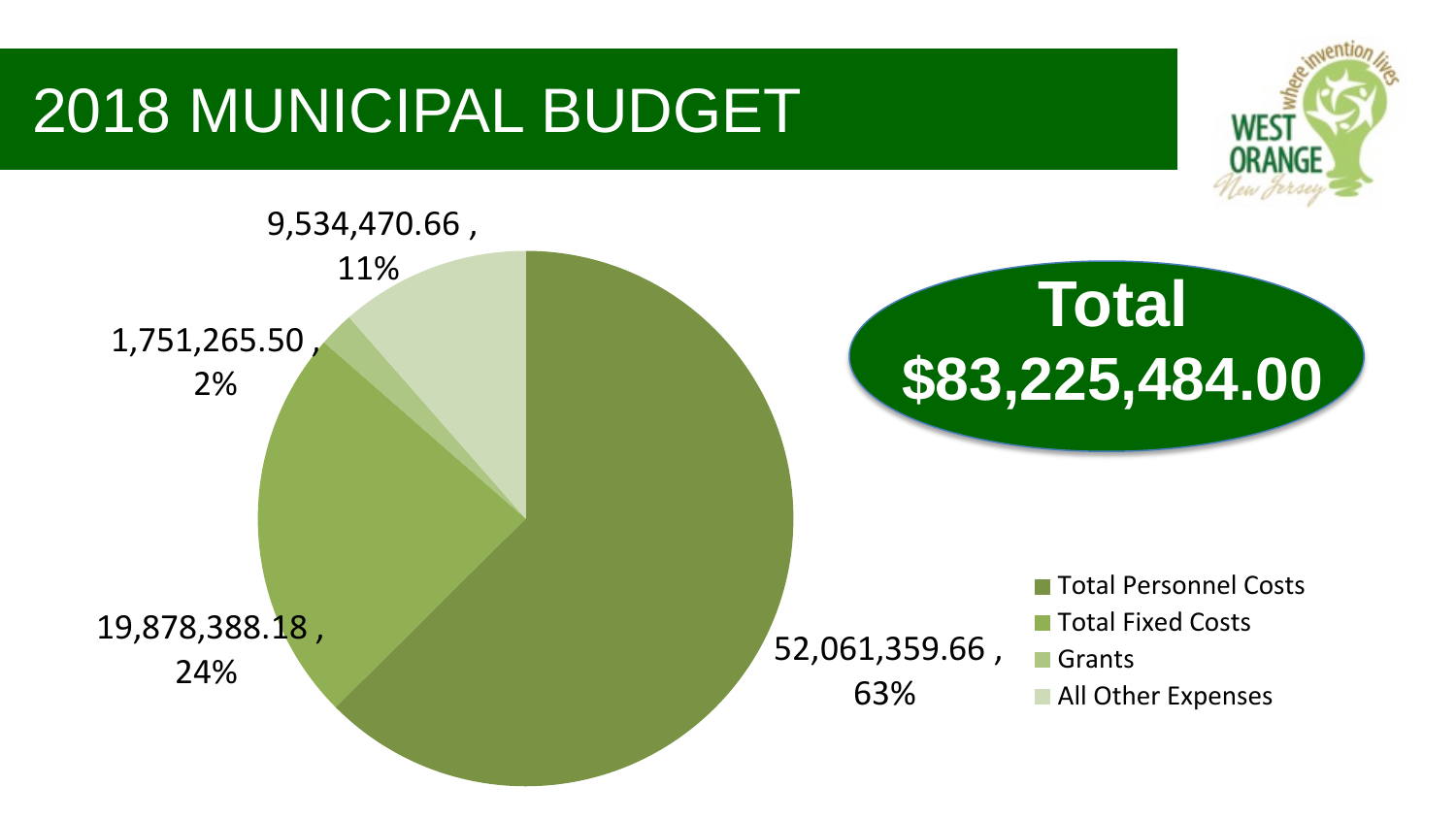## 2018 MUNICIPAL BUDGET CHANGES



**Total** 

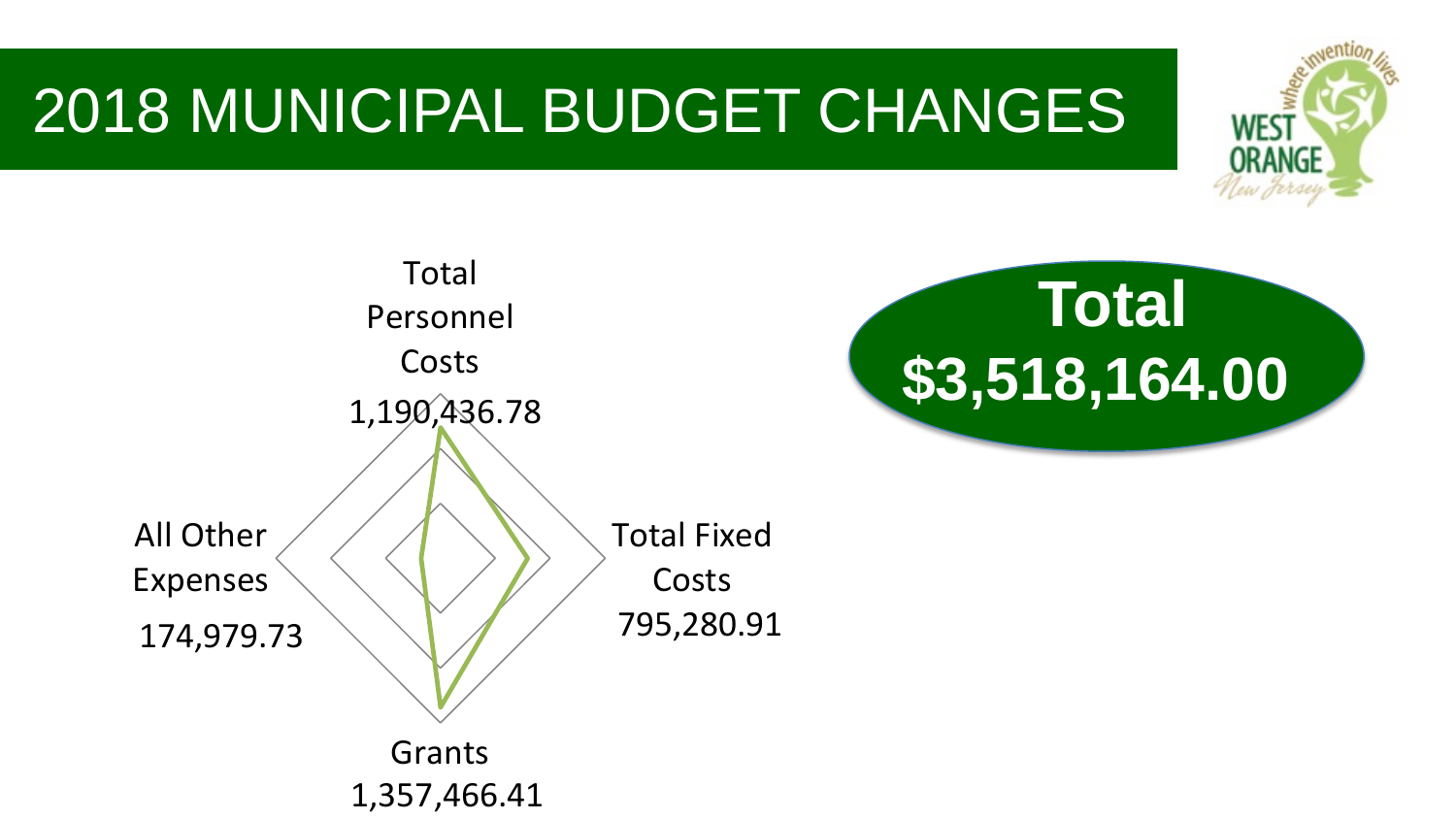## 2018 MUNICIPAL BUDGET CHANGES





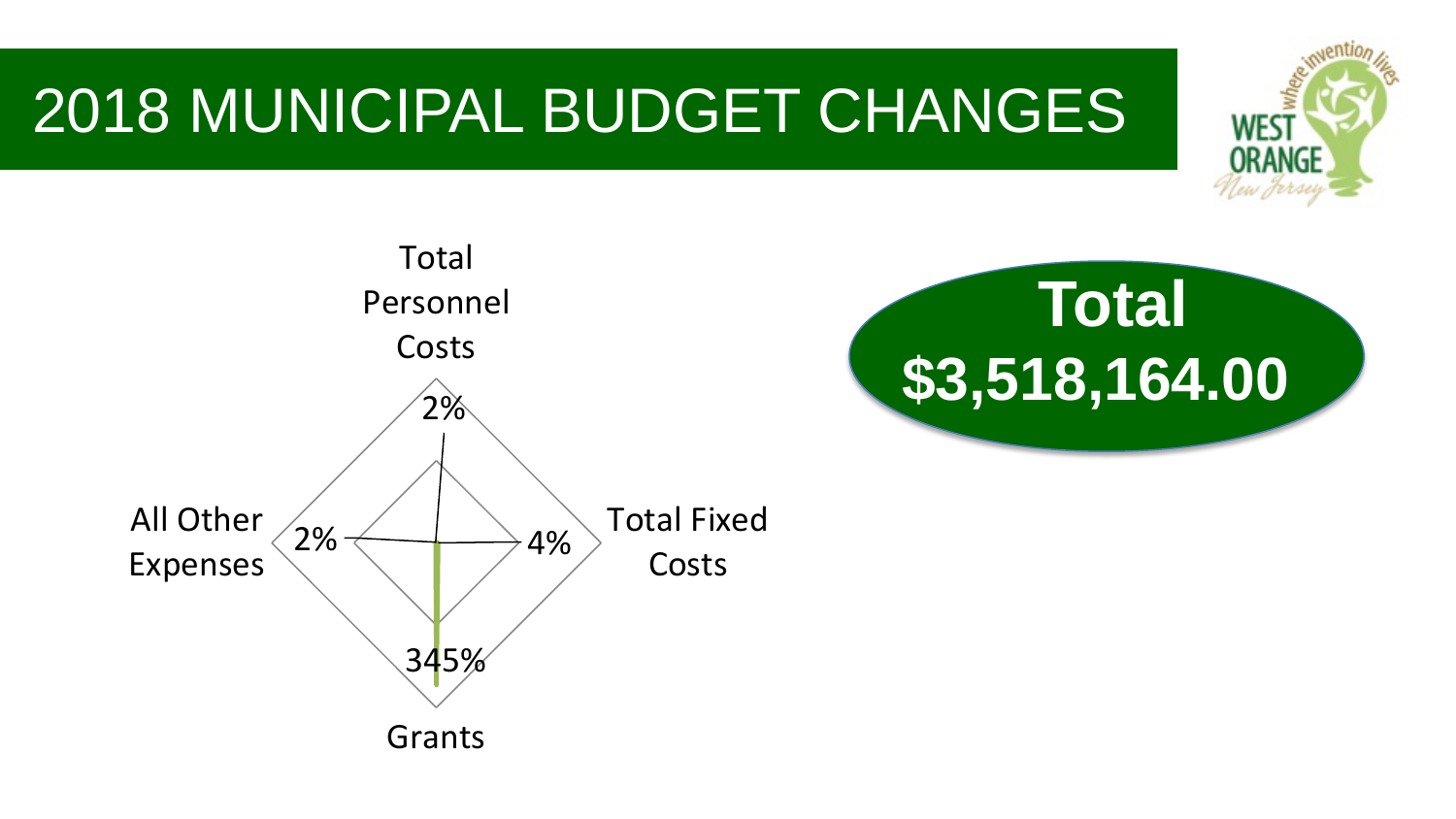## 2018 REVENUE SOURCES



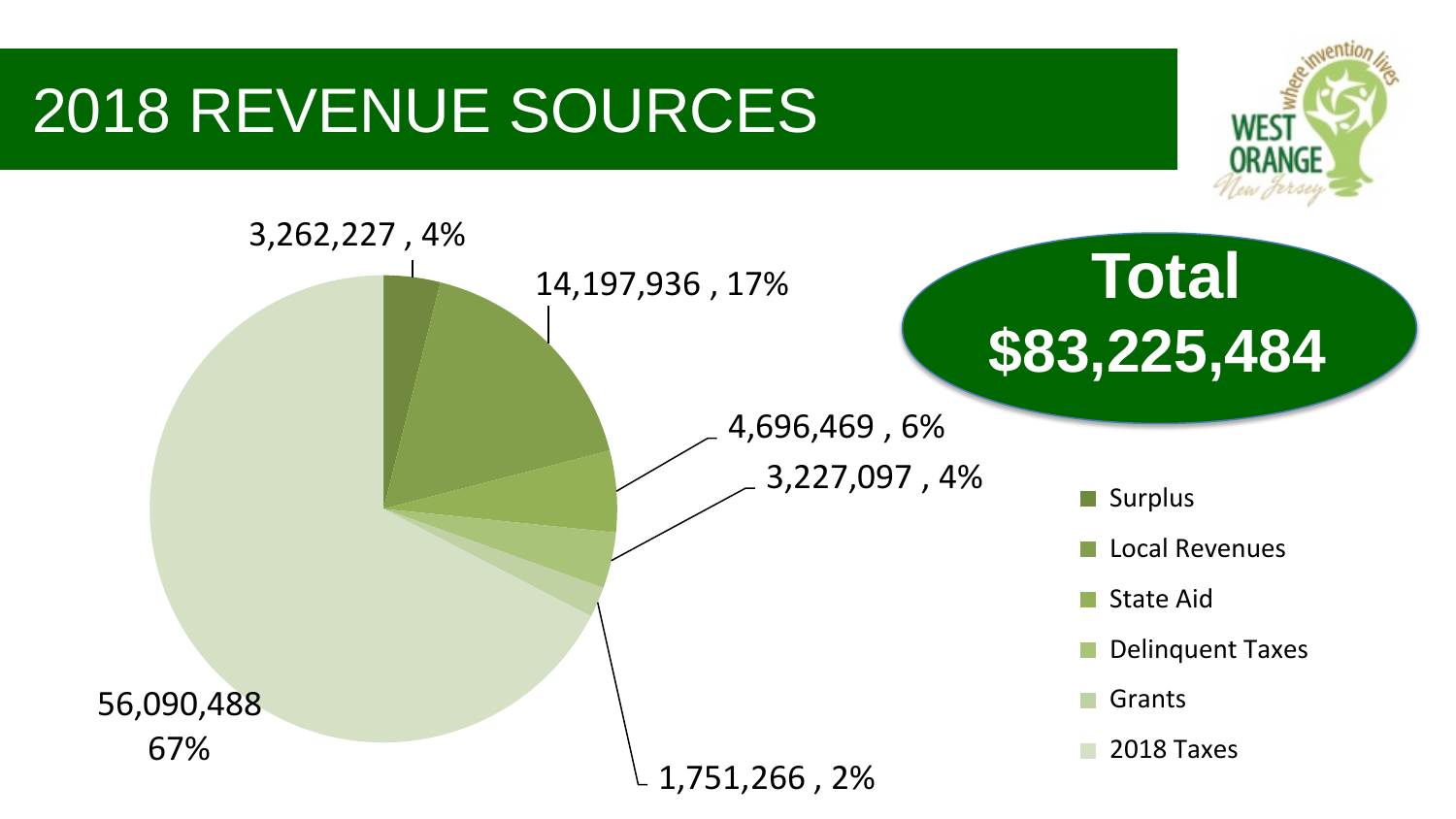## WHERE DO MY TAXES GO?







**County Levy BOE Levy Municipal Tax Levy** Open Space Taxes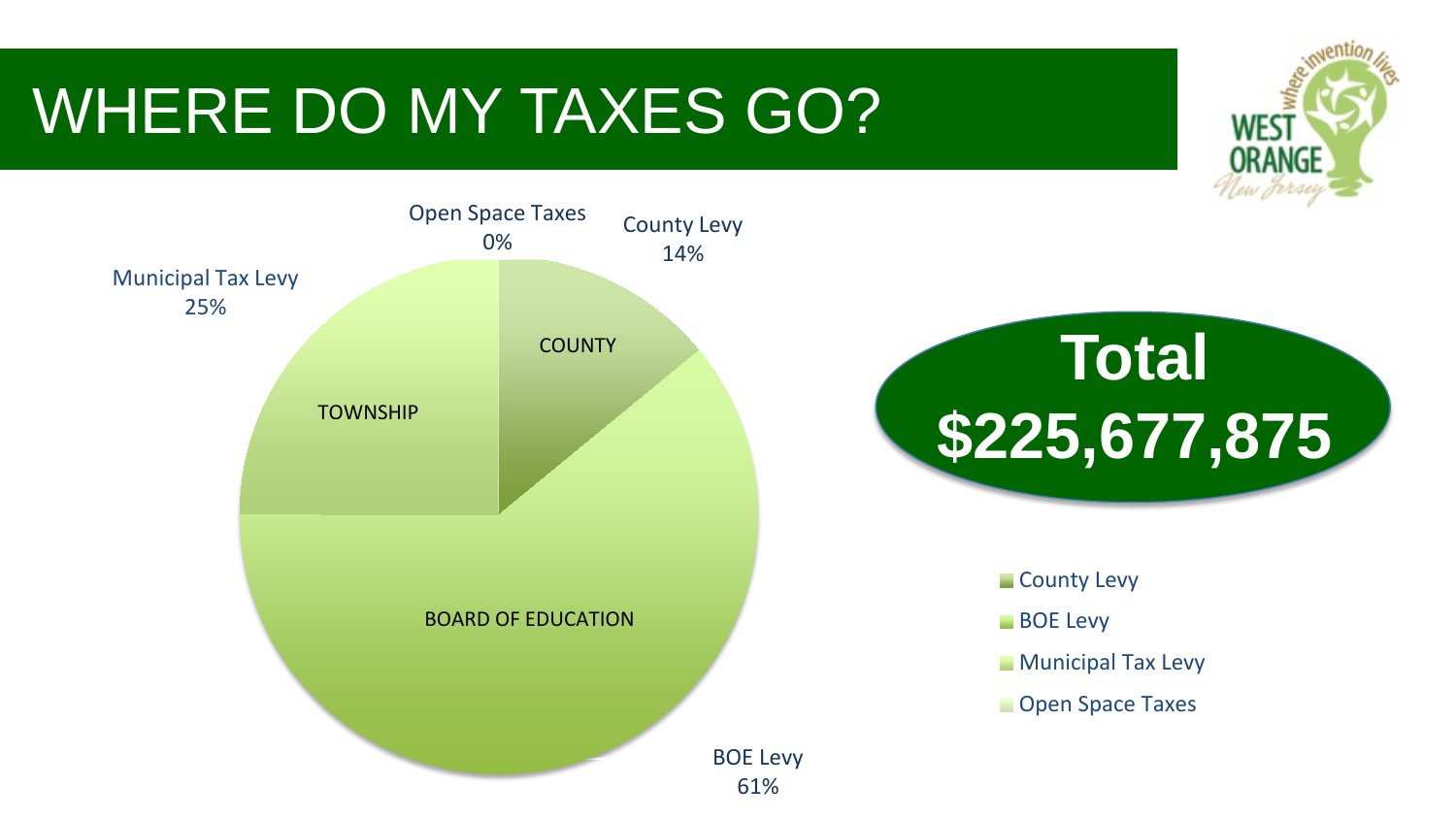## 2018 REVENUE SOURCES



|         |    |    |                                           | 350%   |            |
|---------|----|----|-------------------------------------------|--------|------------|
|         |    |    |                                           |        |            |
|         |    |    |                                           |        |            |
|         |    |    |                                           |        |            |
|         |    |    |                                           |        |            |
|         |    |    |                                           |        |            |
| 8%      |    |    | 25%                                       |        |            |
|         | 1% | 0% |                                           |        | 2%         |
| Surplus |    |    | Local Revenues State Aid Delinquent Taxes | Grants | 2018 Taxes |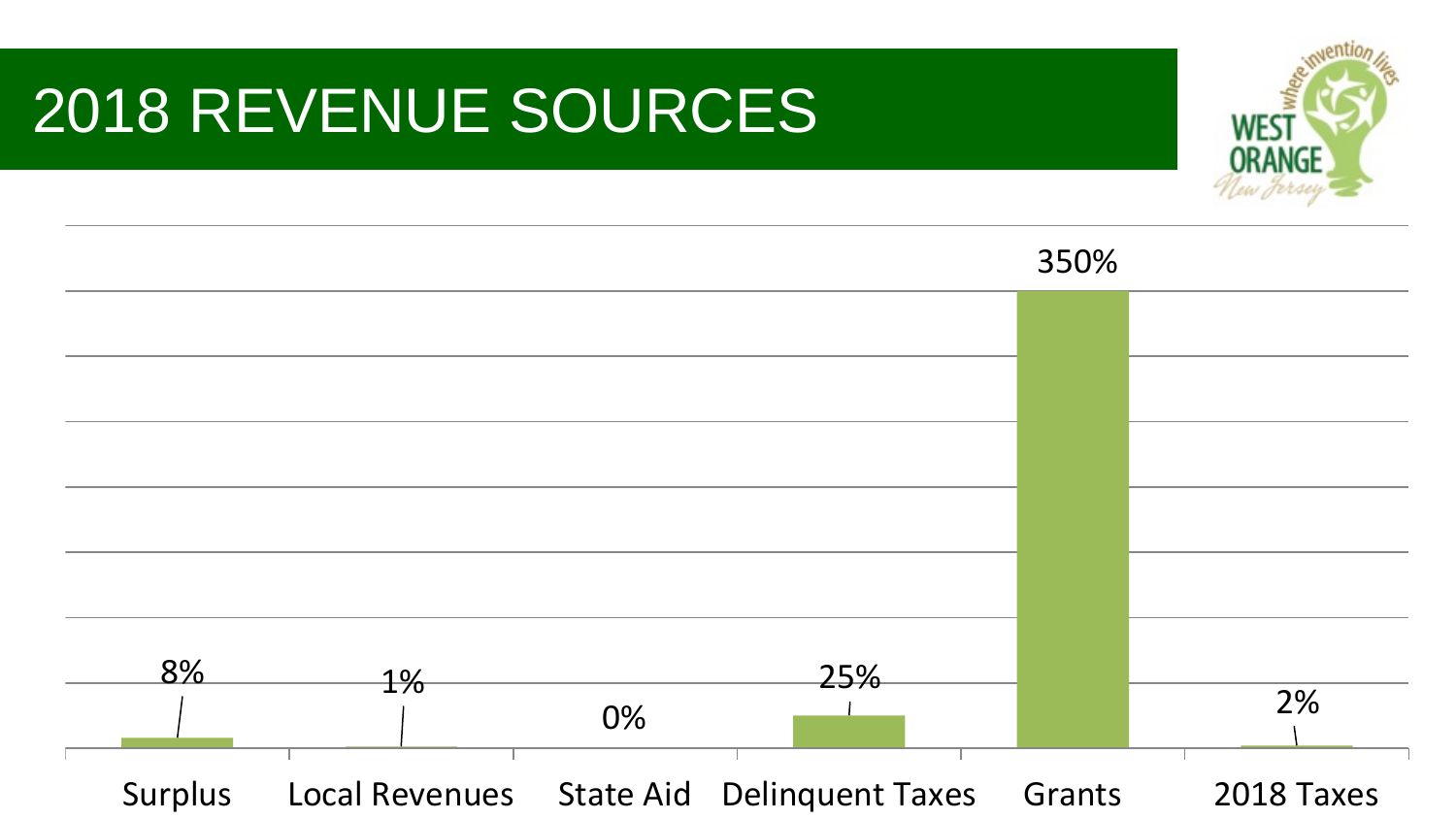## WHERE DO MUNICIPAL TAXES GO?



**WEST**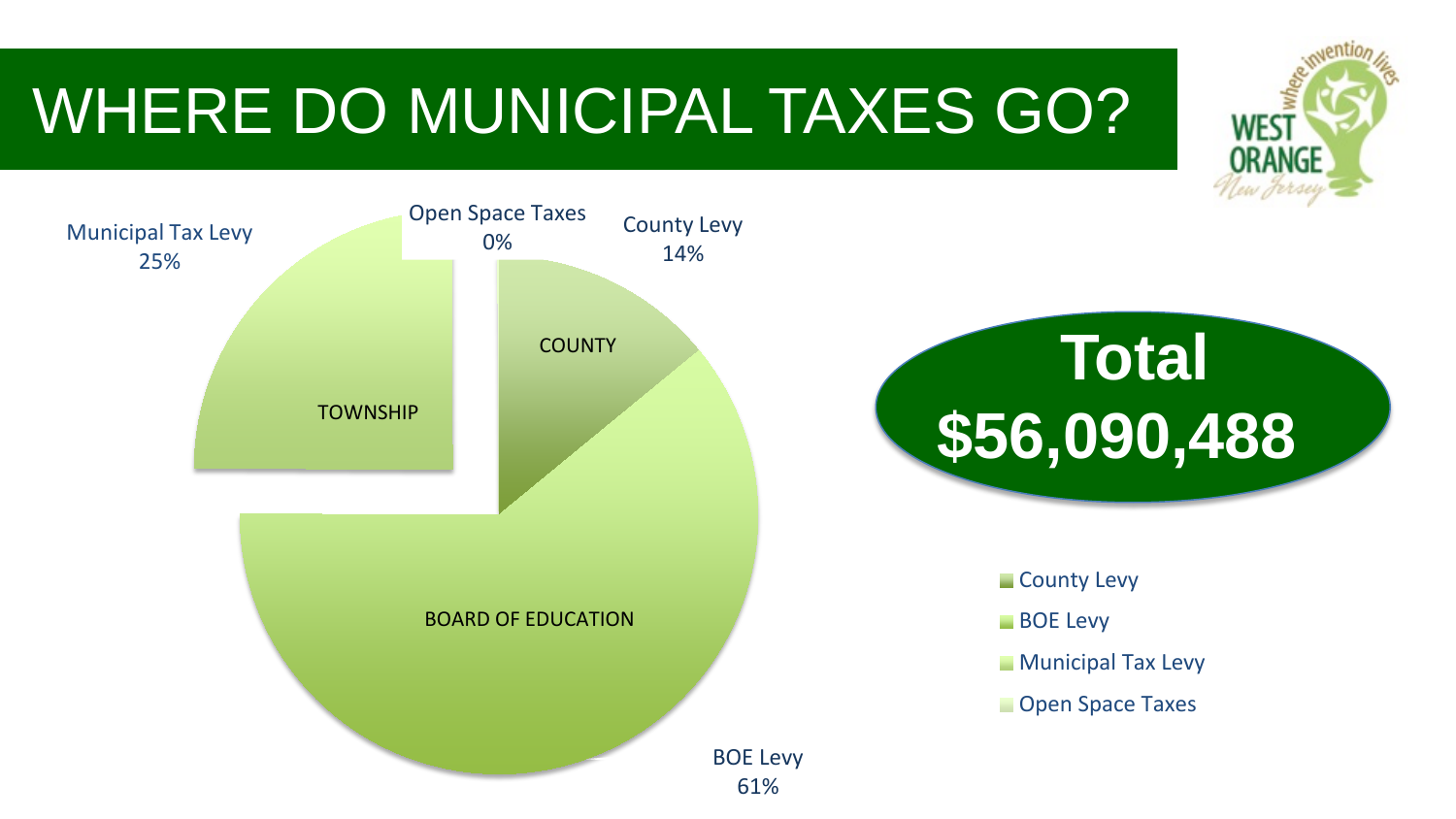## NUMBER OF FULL-TIME EMPLOYEES



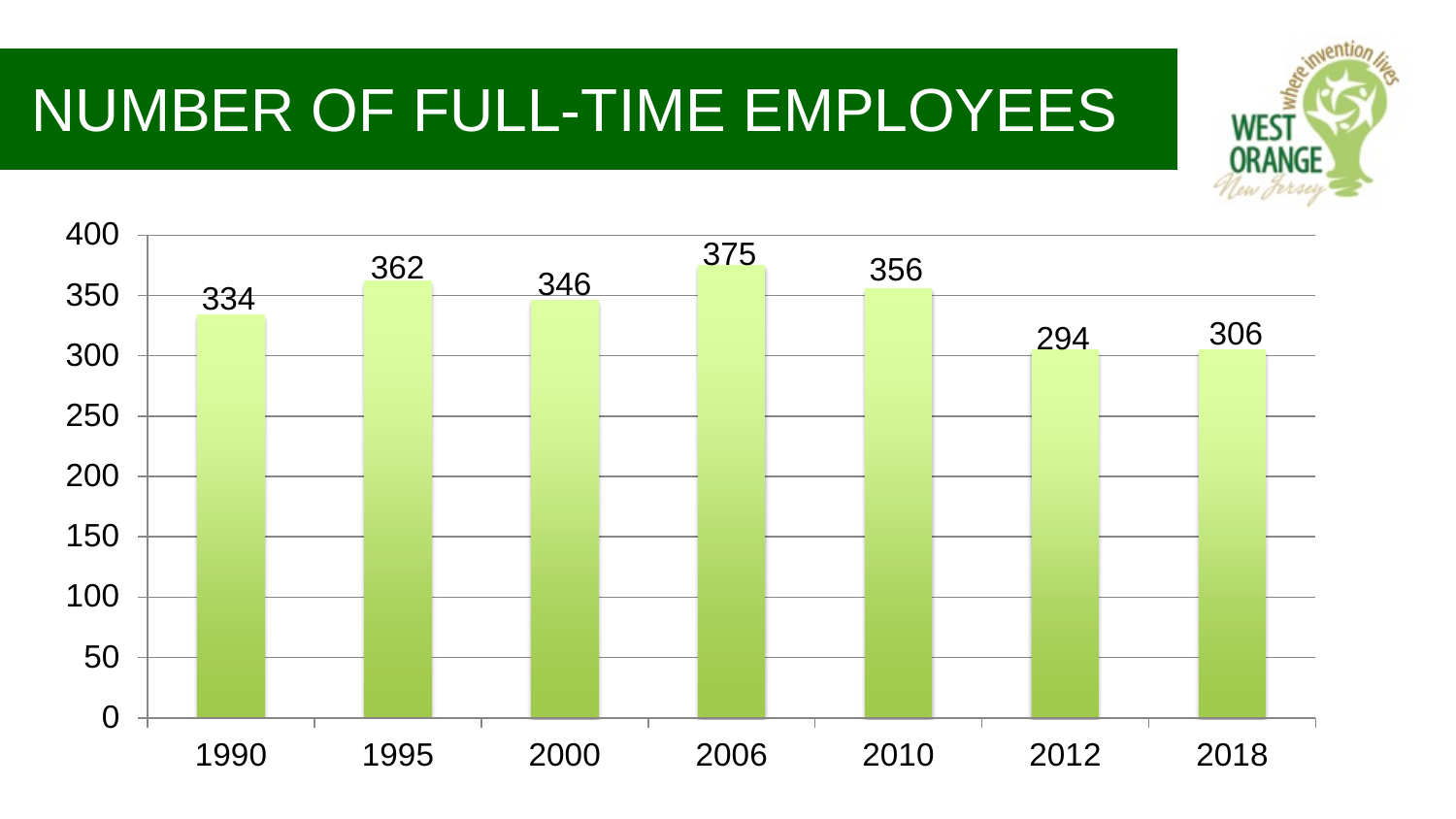### EMPLOYEE CONTRACTUAL OBLIGATIONS



- Active Employee Medical Benefit Payments
- Retiree Medical Benefit Payments
- Annual Clothing Allowance Payments
- Annual Paid Time Off
	- (Vacation, Sick, Holidays, Personal Days, Comp-Time)
- Retiree Accrued Time Payouts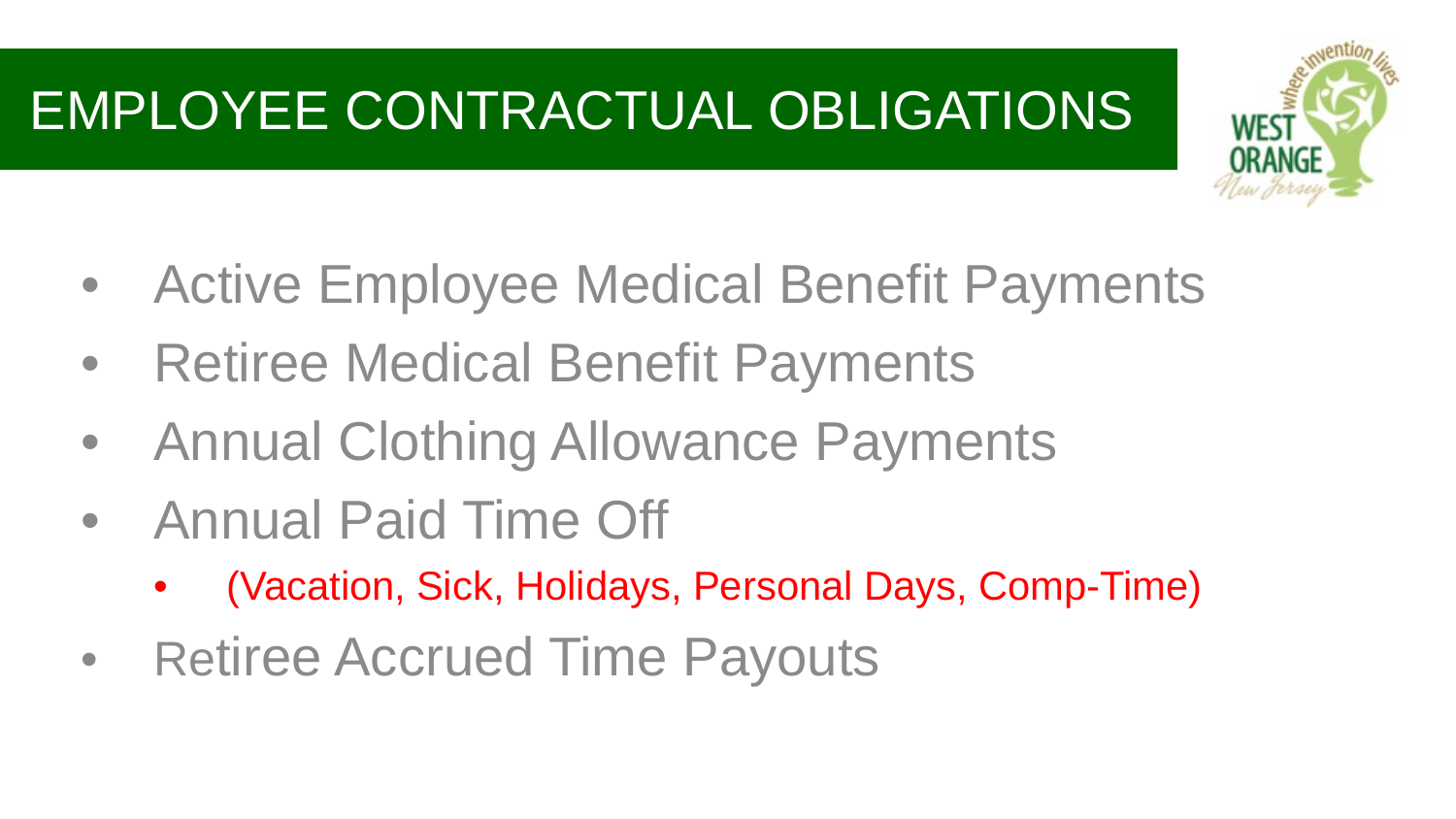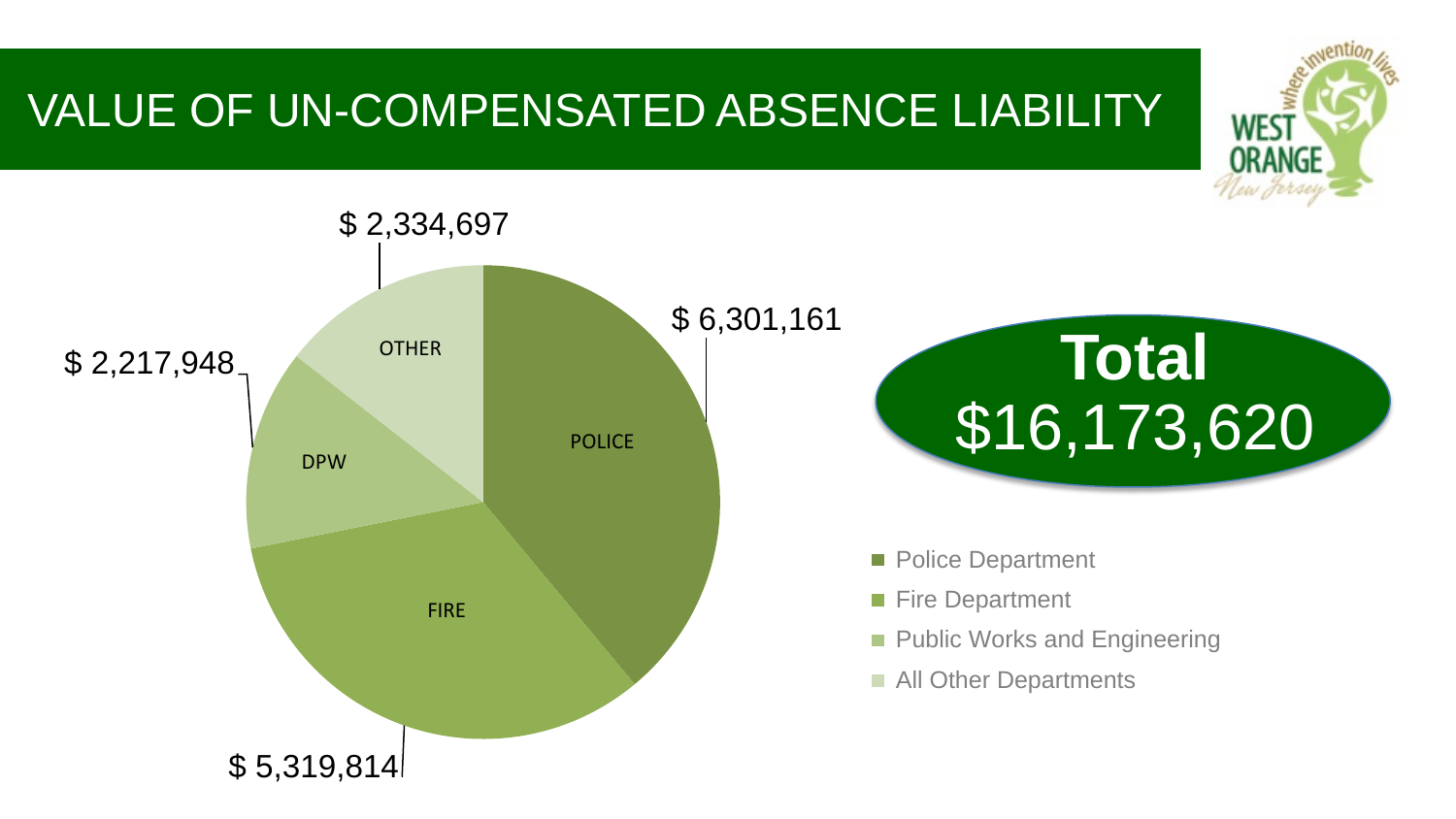

14% Employee Benefits Related Costs 28% Employee Benefits Related Costs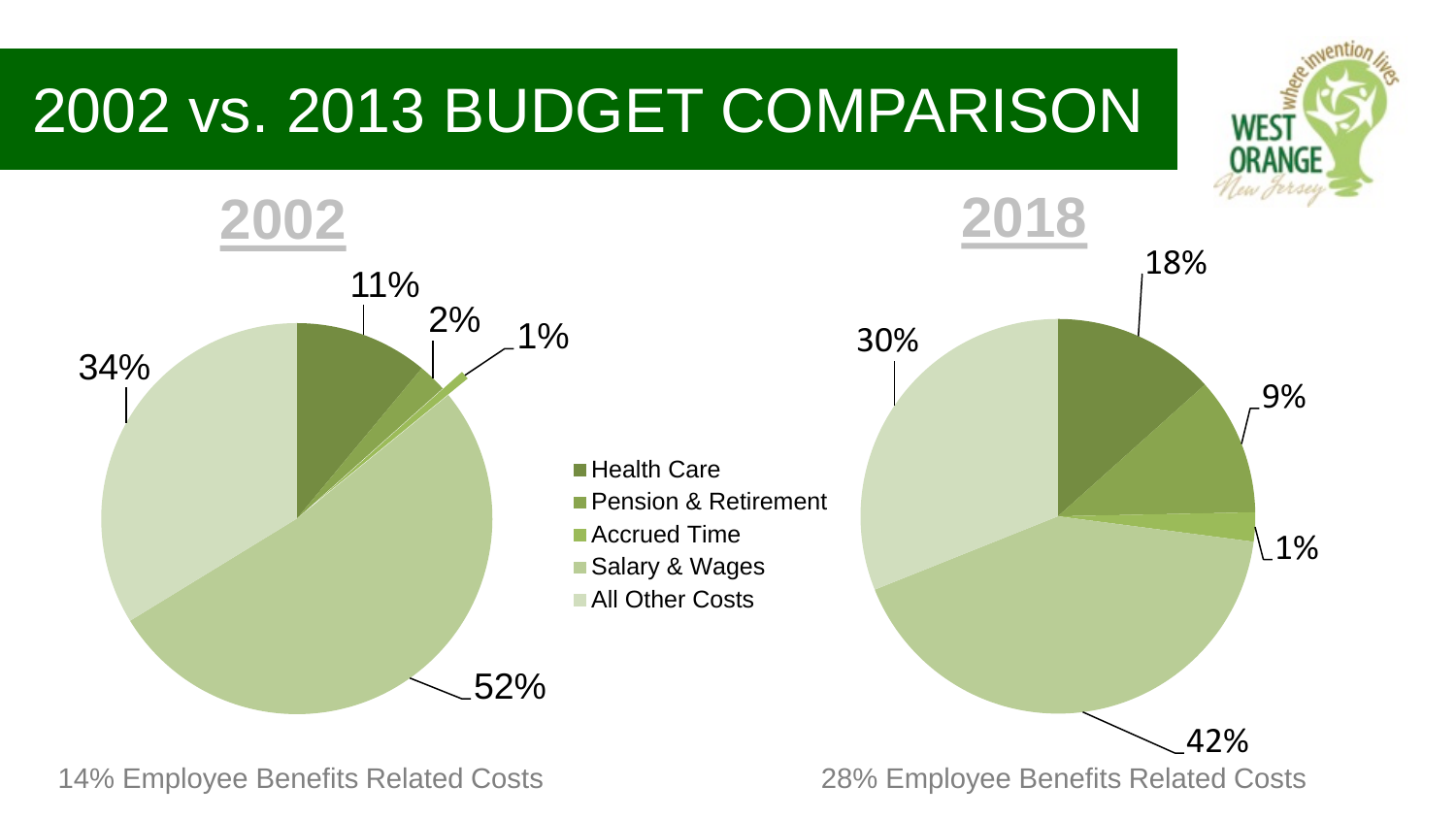## EMPLOYEE MEDICAL BENEFIT COSTS



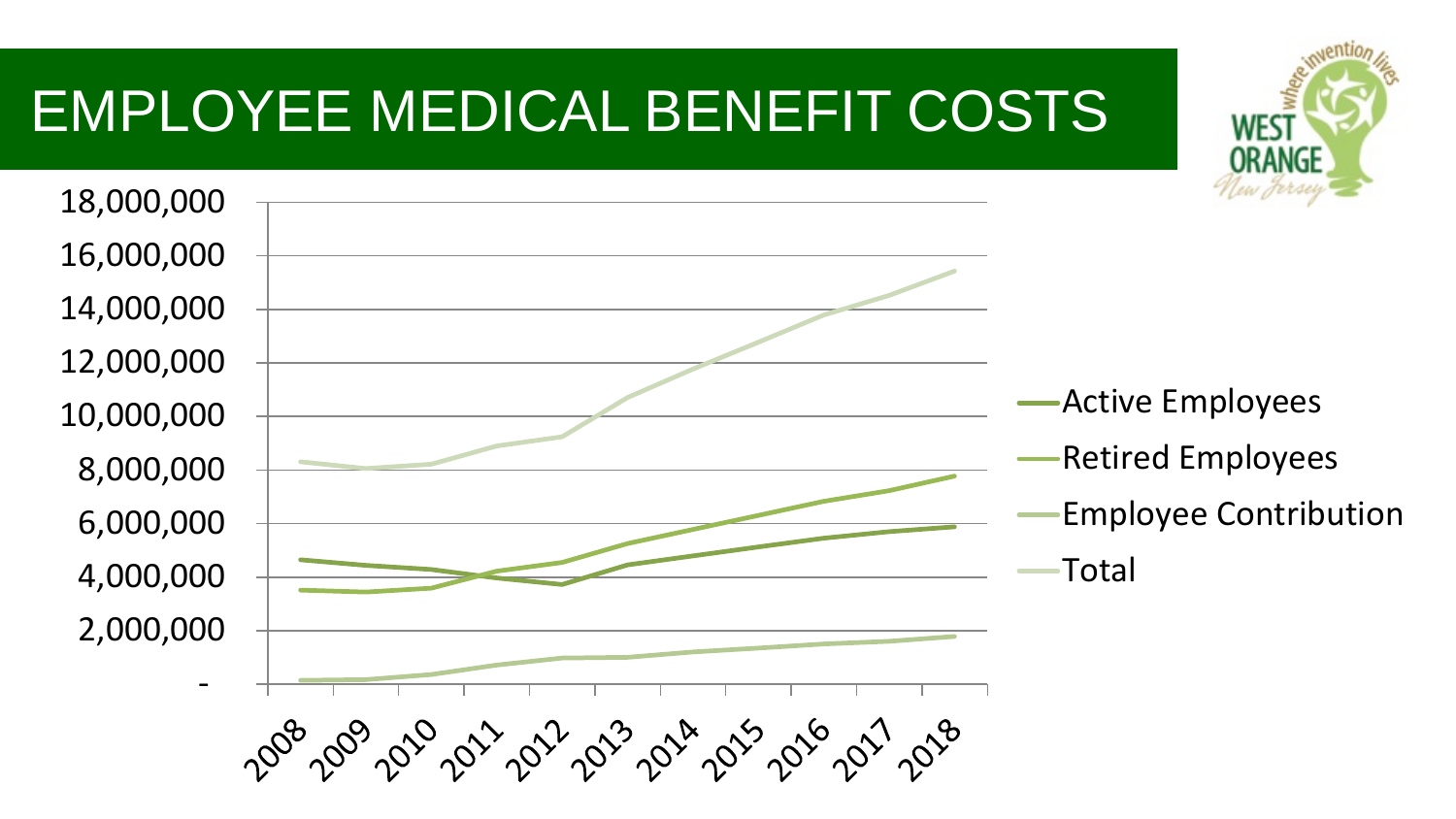## EMPLOYEE PENSION COSTS



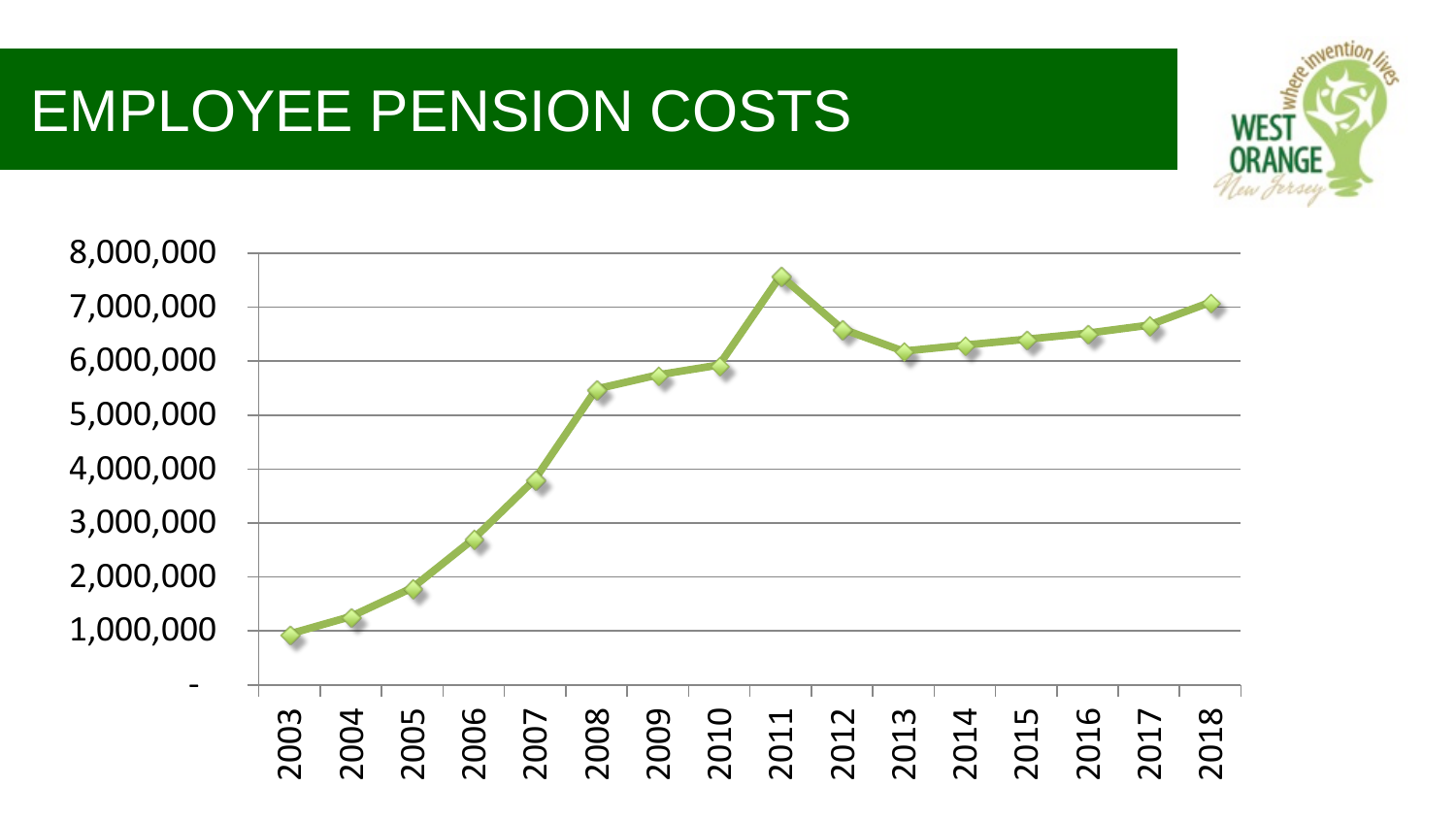### BUDGET = SERVICE RESPONSIBILITIES



## **SERVICES MAINTENANCE**

More than **47,000 Residents** Residing in Approximately **14,000 Households**

Approximately **100 Miles of Roadways and Sewers** within a **12.2 Square-Mile Area** 

Provide Service to **500+ Commercial and Industrial Property Owners**

Approximately **100 Acres of Parkland and Township-owned Properties**

## **24 HOURS PER DAY & 365 DAYS A YEAR**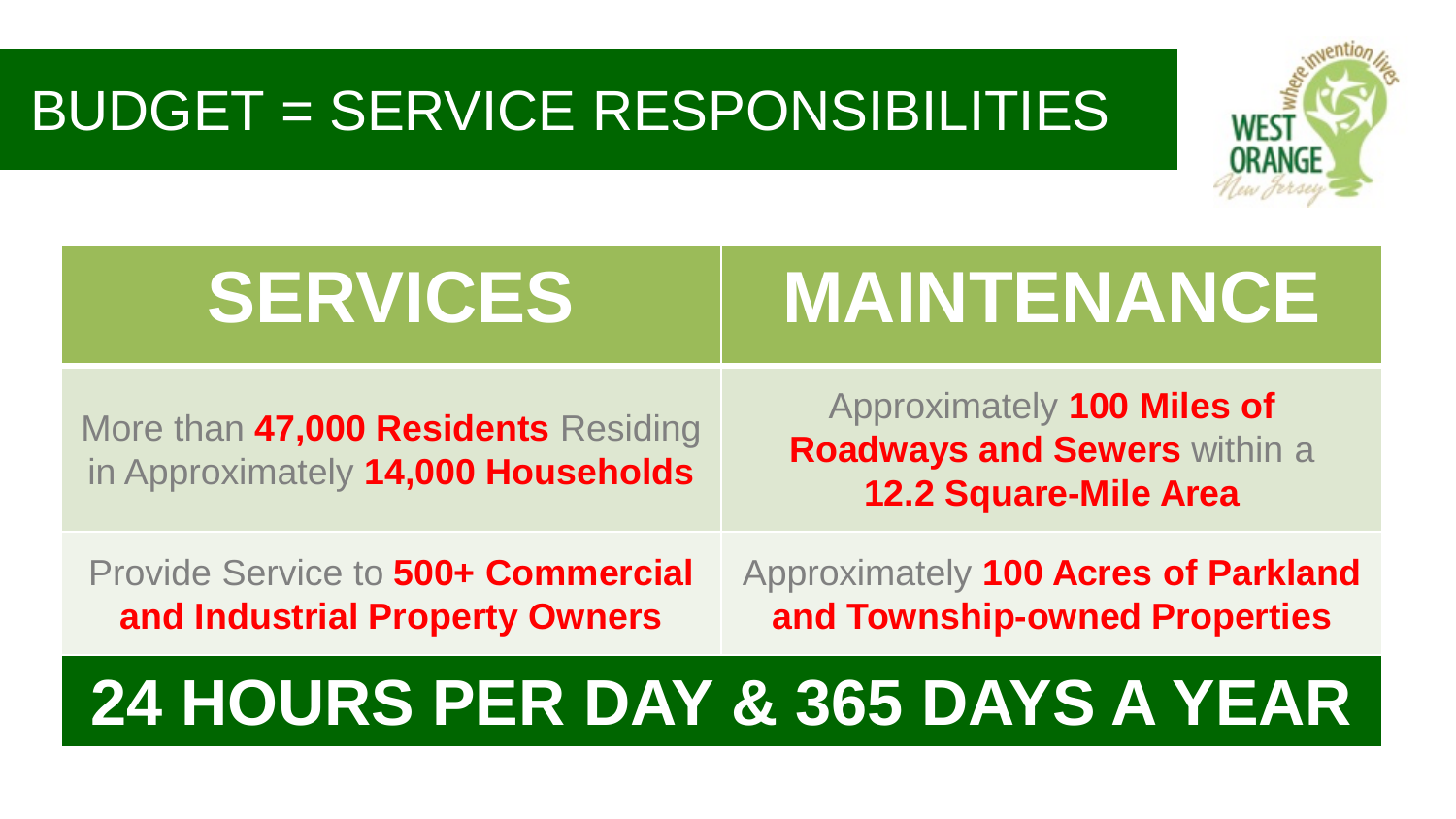## UNCOLLECTED TAXES & TAX APPEALS



- Municipality utilizes 25% of tax dollars but funds **100% of uncollected taxes**
	- Essex County and BOE collects 100% of approved budgets regardless of uncollected taxes or lost tax appeals
	- 2018 fund for uncollected taxes**: \$3,320,000**
- Municipality utilizes 25% of tax dollars but funds **100% of Lost Tax Appeals**
	- 2017 Fund for Tax Appeals: **\$3,200,000**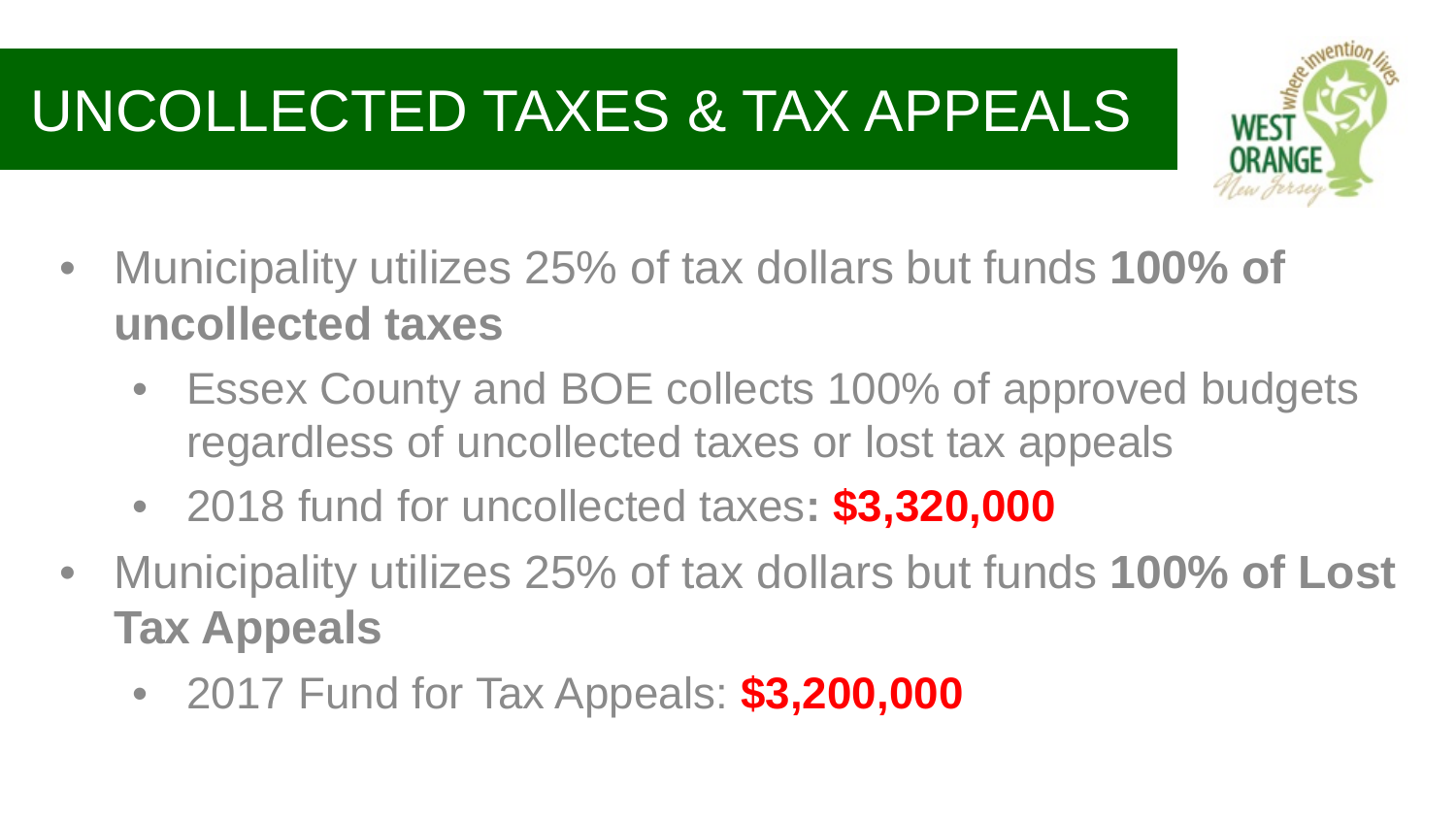## TOWNSHIP OF WEST ORANGE



#### **Other Challenges as compared to neighboring communities**

- Paid Fire Department
- Historically providing unique services
- Overwhelming reliance of residential property tax base
- Residential properties represent almost **80% of tax base**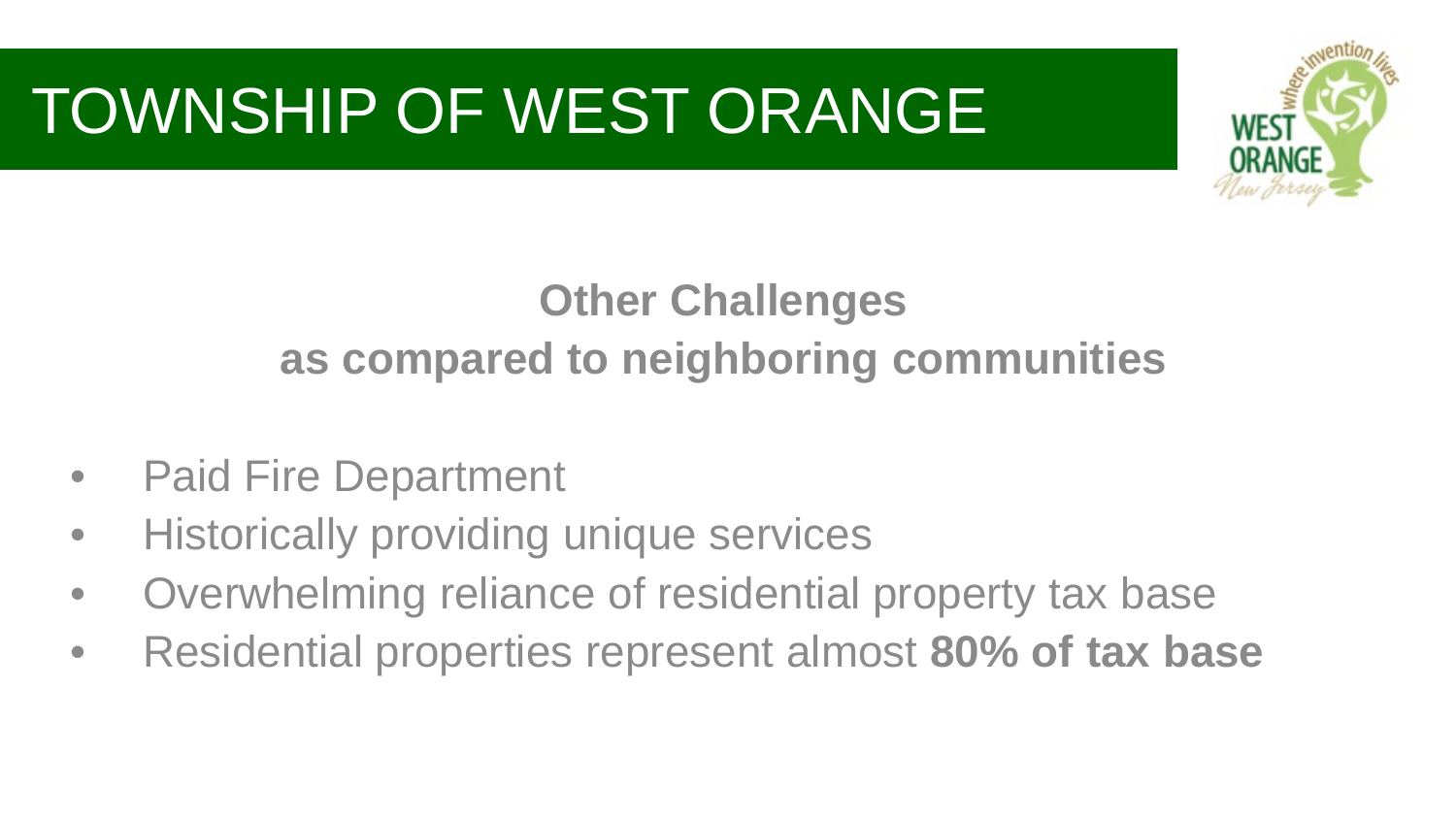## MEETING BUDGET OBJECTIVES



# • 2018 taxes increased 2%, locking in a TEN YEAR average of **1.1% annually for Municipal Taxes**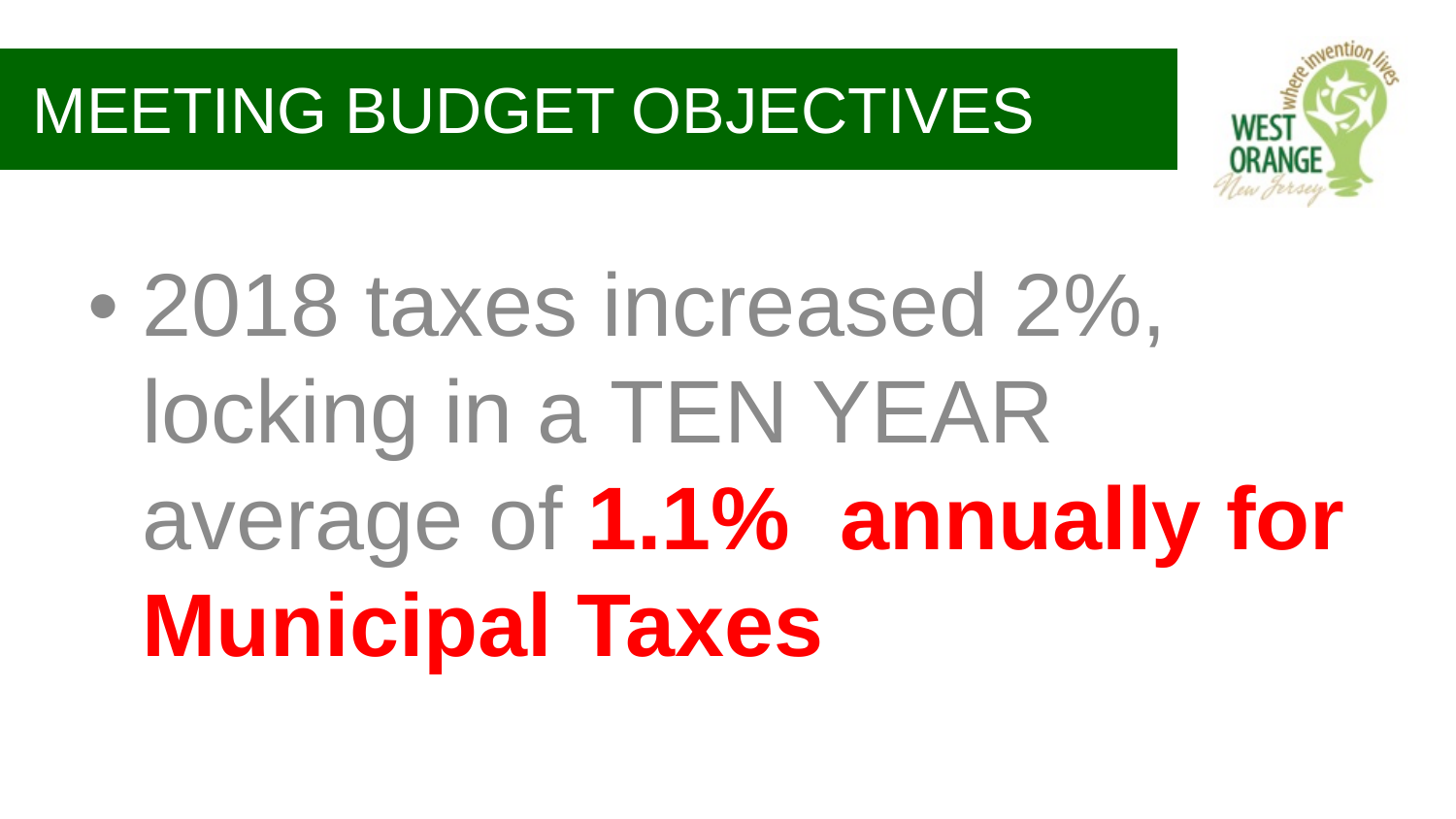## ESSEX CTY TOWNS COMPARISON



**WEST ORANGE** New Fersey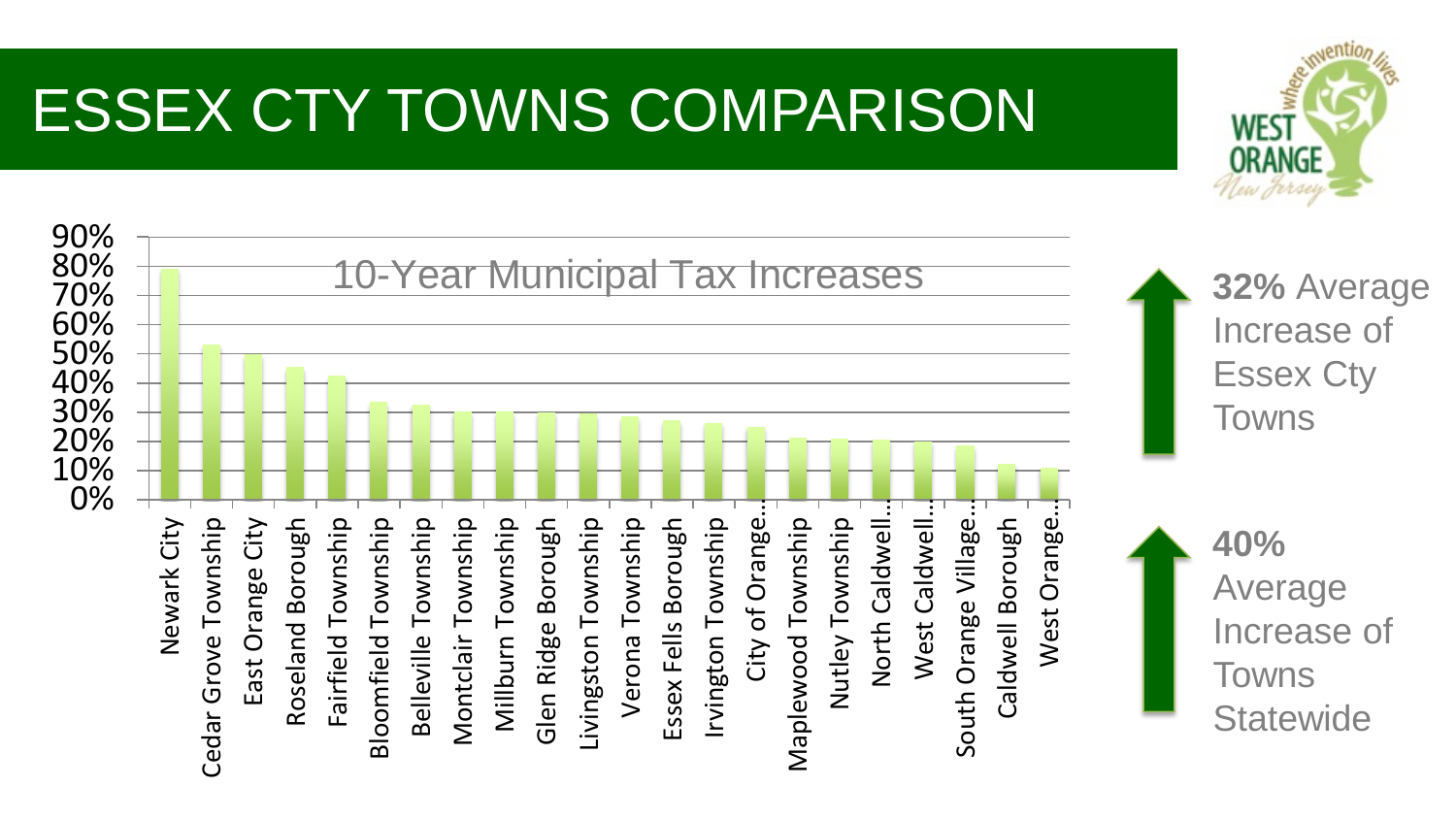## MUNICIPAL TAXES – STATE WIDE



## Since 2008, **only 24 municipalities out of 565 in the State of New Jersey** have escalated municipal taxes **LESS than West Orange**

*-New Jersey Division of Local Government Services*

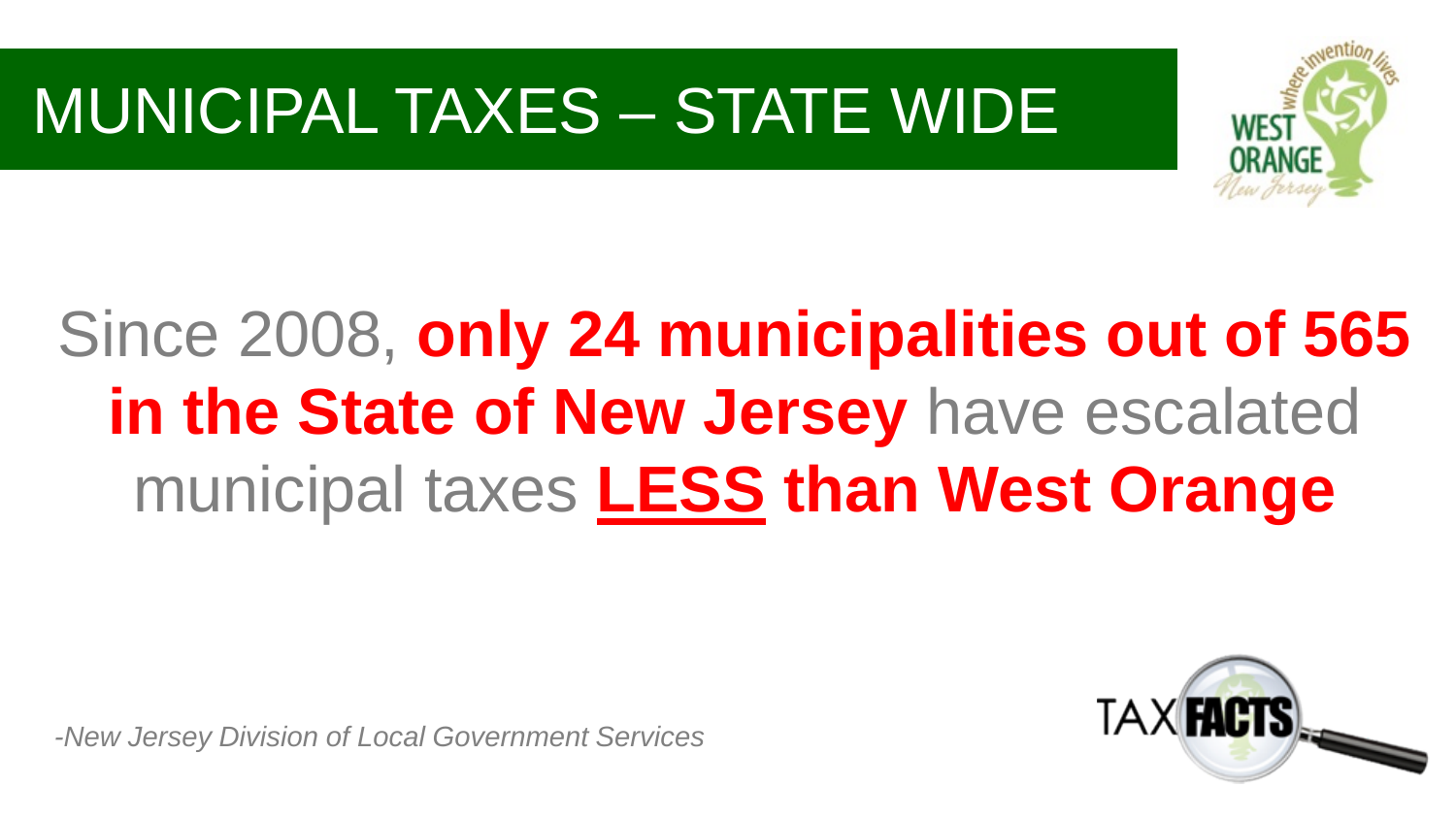#### AVERAGE PROPERTY OWNER *MONTHLY MUNICIPAL TAXES*



**WEST**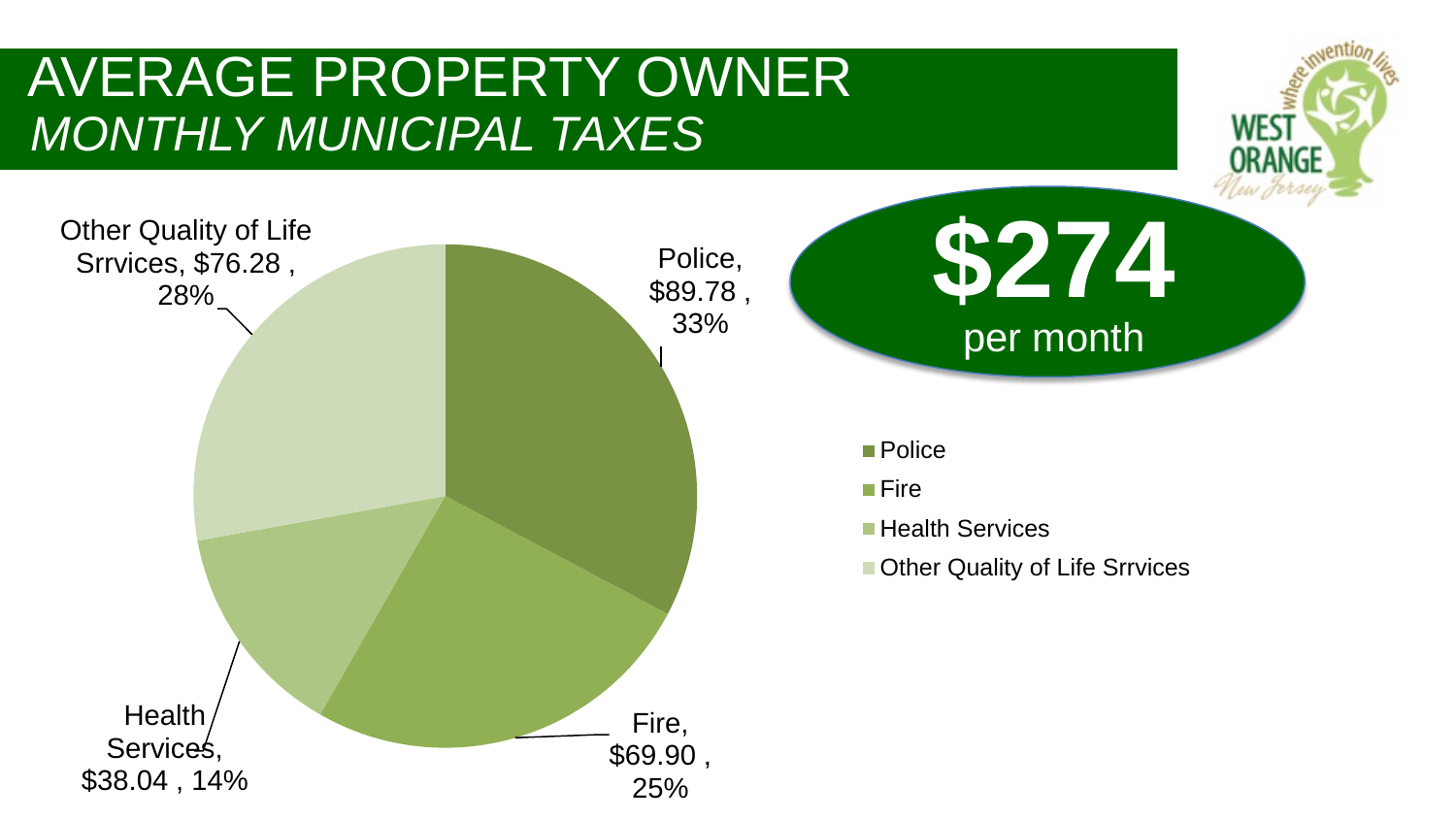#### AVERAGE PROPERTY OWNER *MONTHLY MUNICIPAL TAX DIFFERENCE*



**WEST**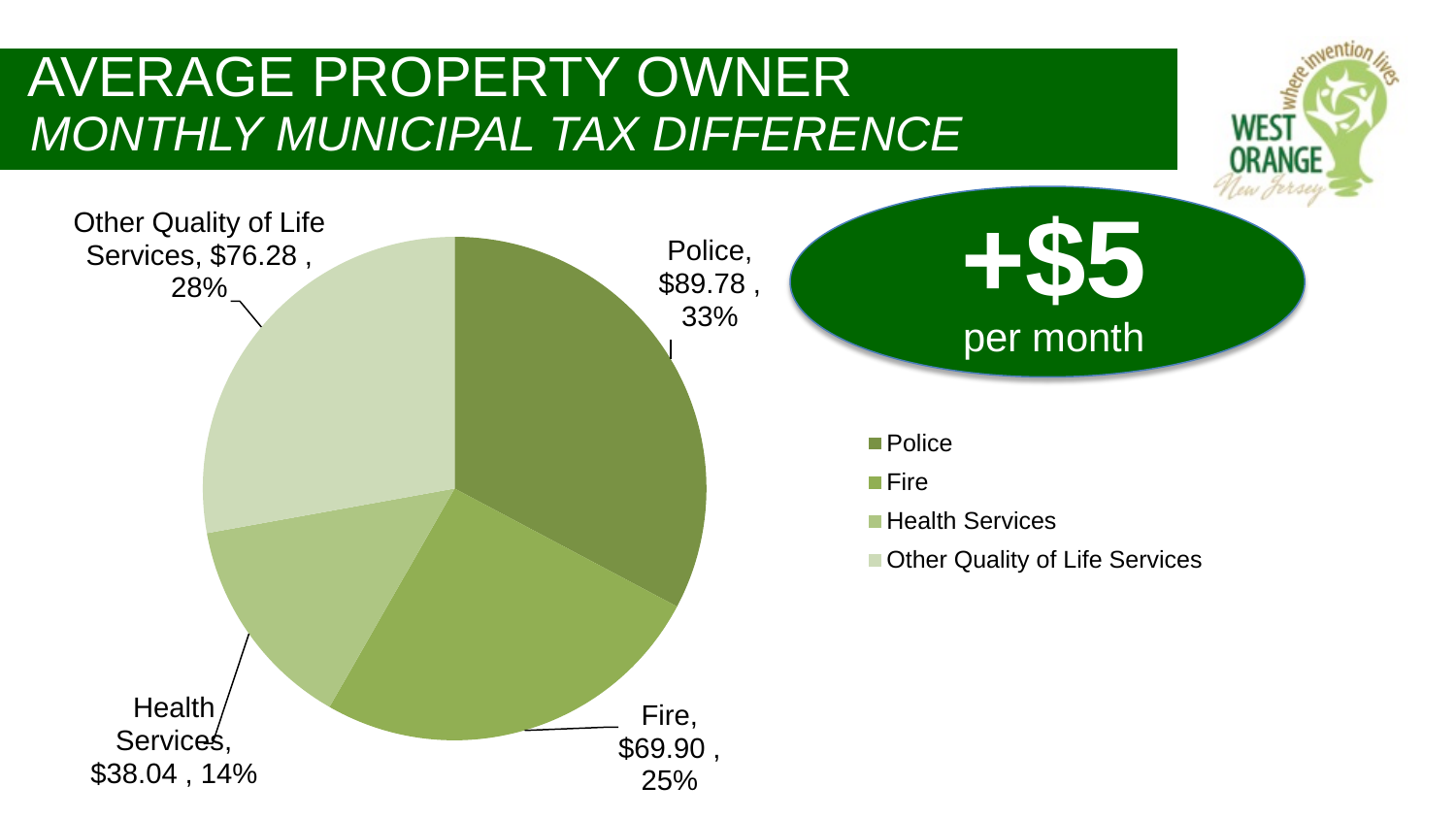## MONTHLY MUNICIPAL TAX COMPARISON



**How much do you pay monthly for the following?**



Car Payment Cell Phone Cell and Internet









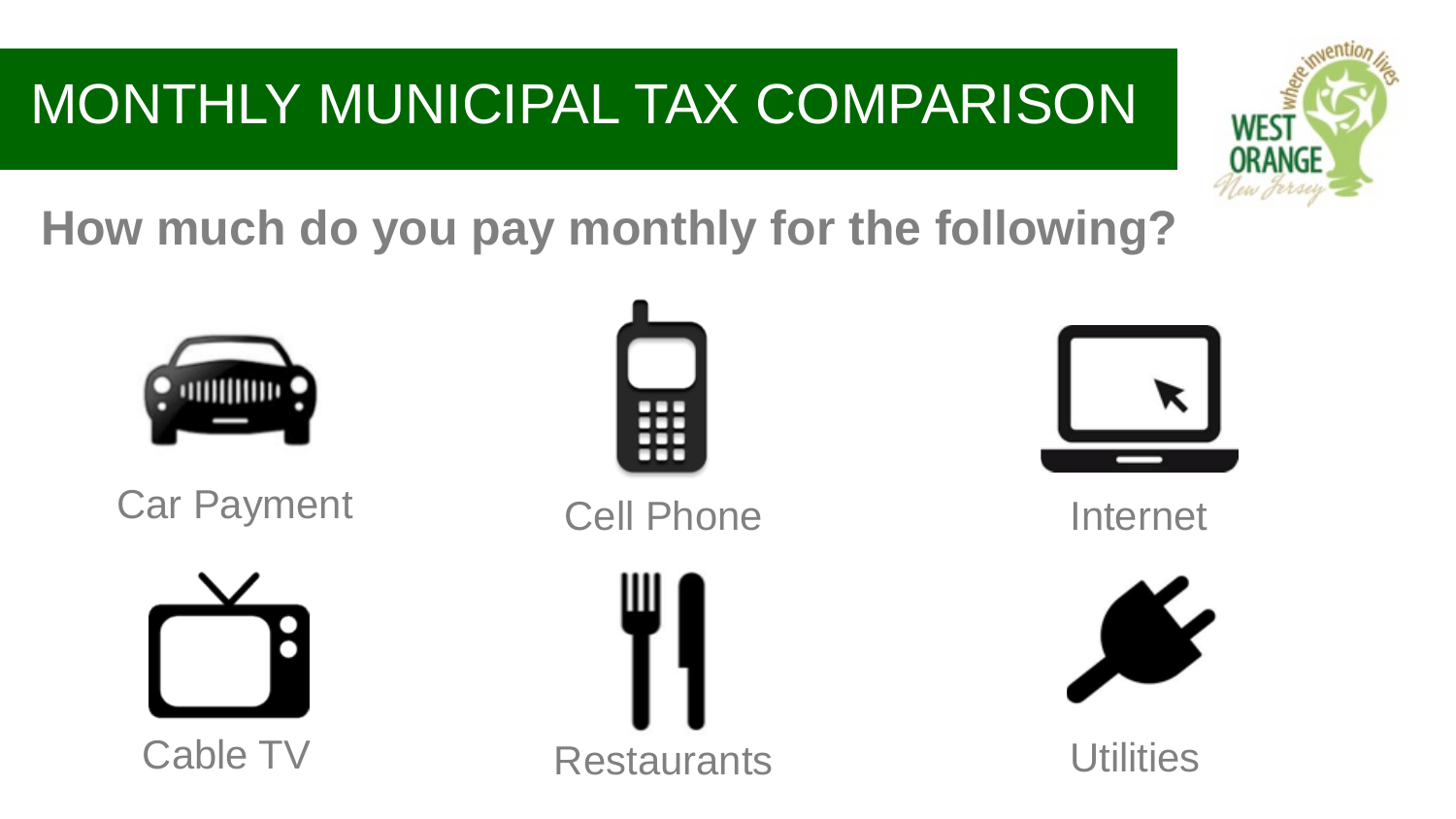### WHAT IS INCLUDED IN MUNICIPAL TAXES?



**Rolais** 

JITNEY SHUTTLE





#### SNOW REMOVAL SHREDDING SERVICES

**WEST ORANGE** New Jerse



GARBAGE REMOVAL



SINGLE-STREAM

**RECYCLING** 

LEAF REMOVAL



RECREATION PROGRAMS FIRE DEPT





SENIOR SERVICES JULY 4TH FIREWORKS

**POLICE**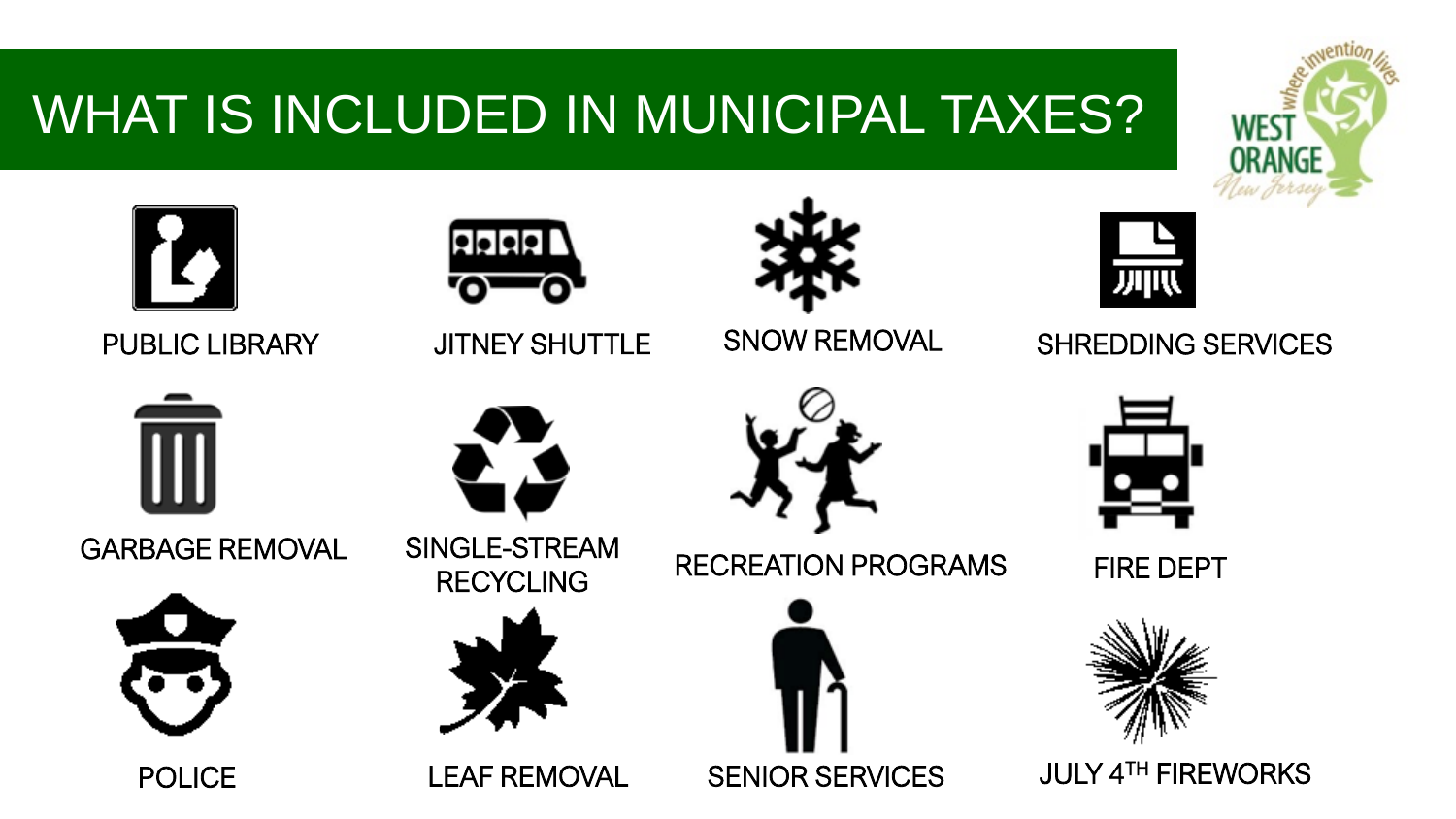## QUANTITY vs. QUALITY





- **Twice Weekly Garbage Pick-Up**
- Unlimited Bulk Pick-Up



- Full Time Senior Citizen Transportation
- Senior Citizen Activities Coordinator



- Curbside Co-Mingled Recycling
- **Environment Center**



• Six (6) **FREE** Jitney Shuttle Routes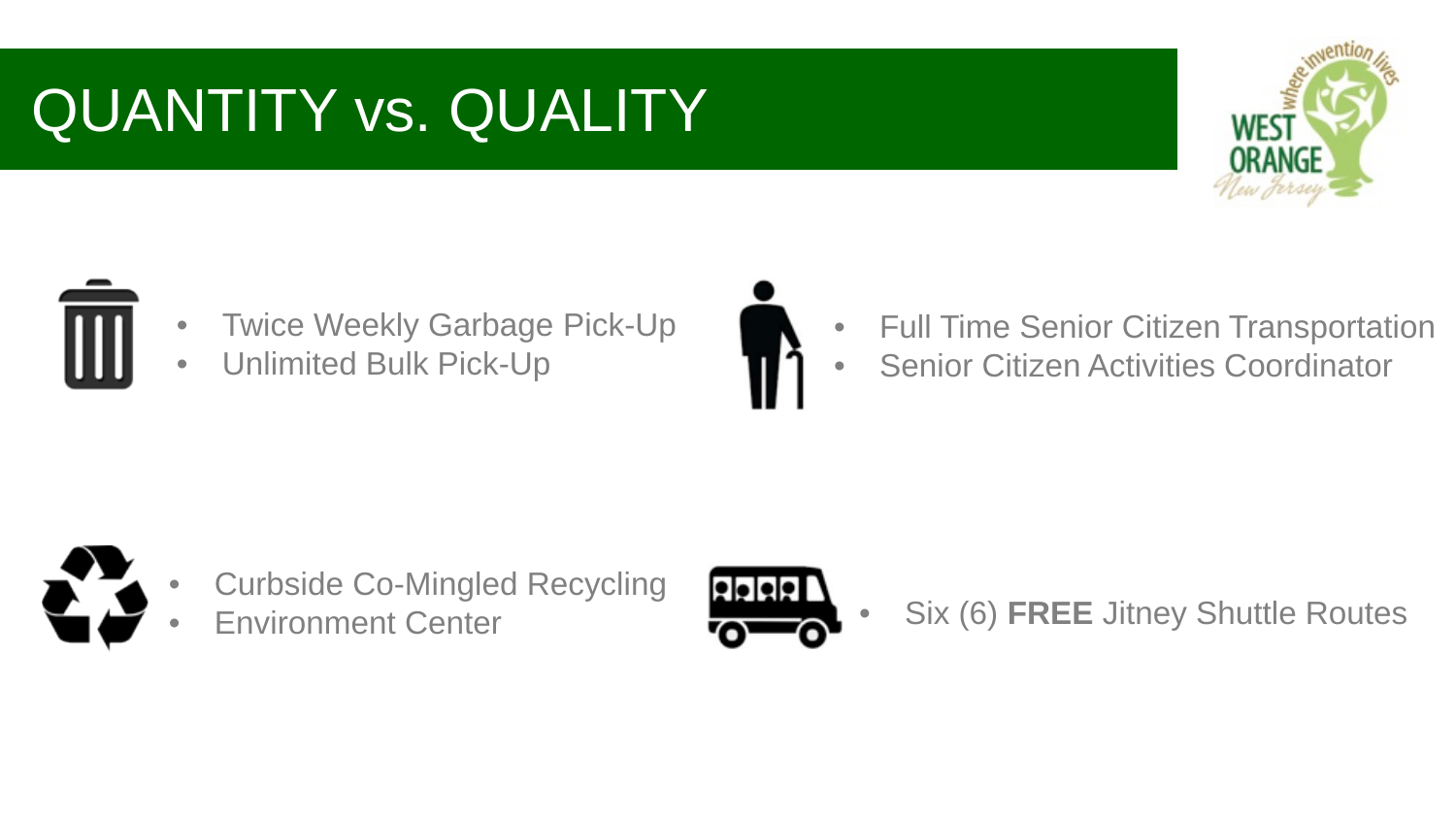## "WHAT ARE WE DOING NOW?"



- Customer service training for employees
- Improving Township website
- On-line payments
- New phone system
- Energy aggregation &

consortium

- Shuttle/Jitney buses
- Added Shuttle/Jitney route
- Upgraded Purchasing software
- Updating the Master Plan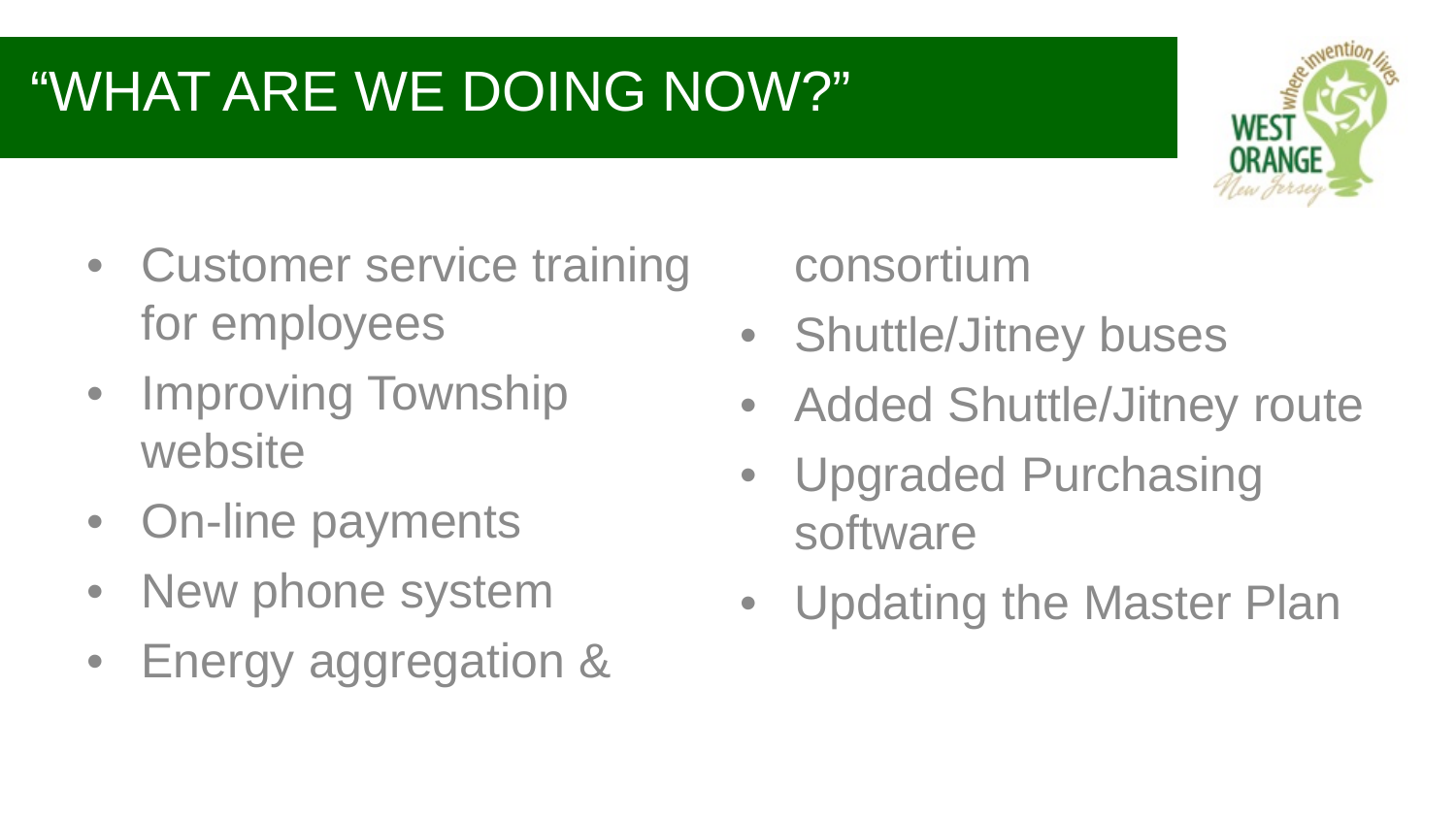## "WHAT ARE WE DOING NOW?"



- Fully Funded 6th Jitney Route •
- Increase Funding to the **Library**
- Initiated Participatory Budget Program
- Increase Grants by +300%
- Increase Funding to Joint **Meeting**

• Edison Redevelopment Pilot **Begins** 

- Hotel and Diner Near **Completion**
- Centralized HR & Payroll **Processing**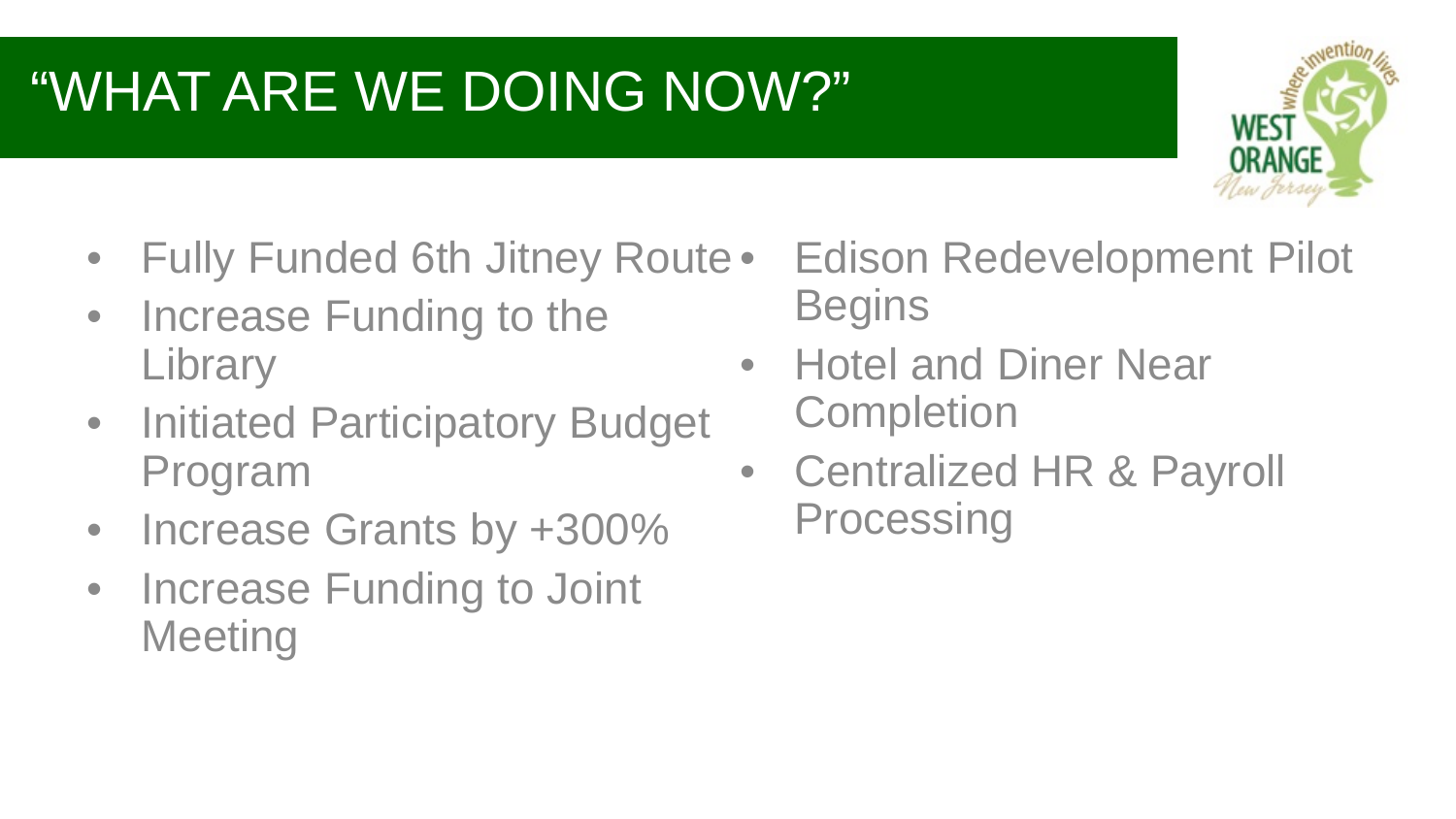## "WHAT ARE WE DOING NOW?"



- Formation of a Centralized Expanded Senior Information Technology **Department**
- Funded Community Emergency Response Team
- Increased Health **Inspections**
- **Transportation**
- Providing Recreation Field Use Supervision
- OSPAC Summer Series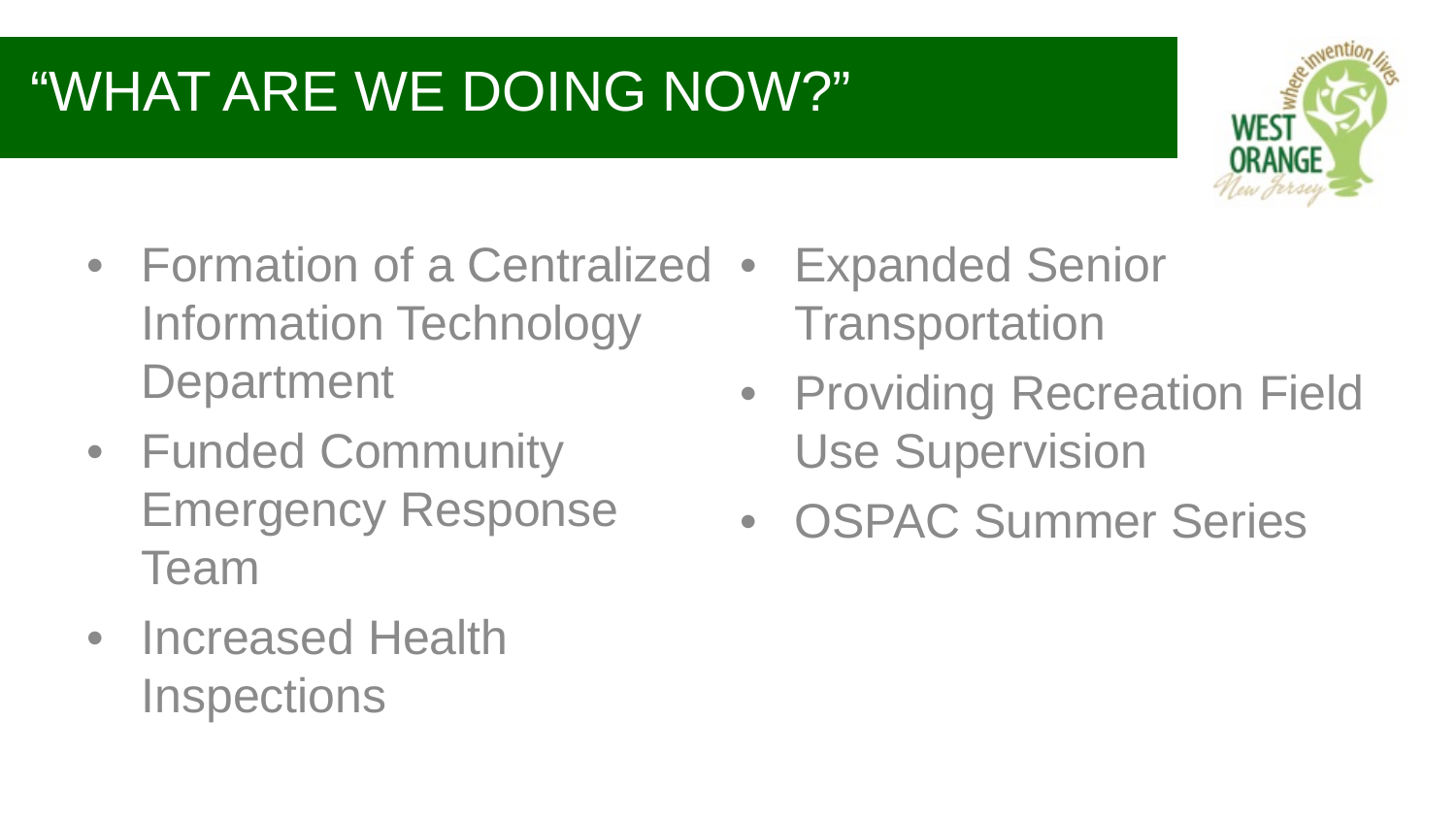## WHAT ABOUT 2017 CAPITAL PROJECTS?

• Fire House Improvements Engineering ongoing

new terses

- Pool Grounds Improvements Done!
- PD Centralized Copy Machines Done!
- PD Camera System Replaced Done!
- Street Improvements Done!
- Shade Trees Done!
- Traffic Striping & Markings Done!
- Acq & Dev of Parking Eagle Rock Done!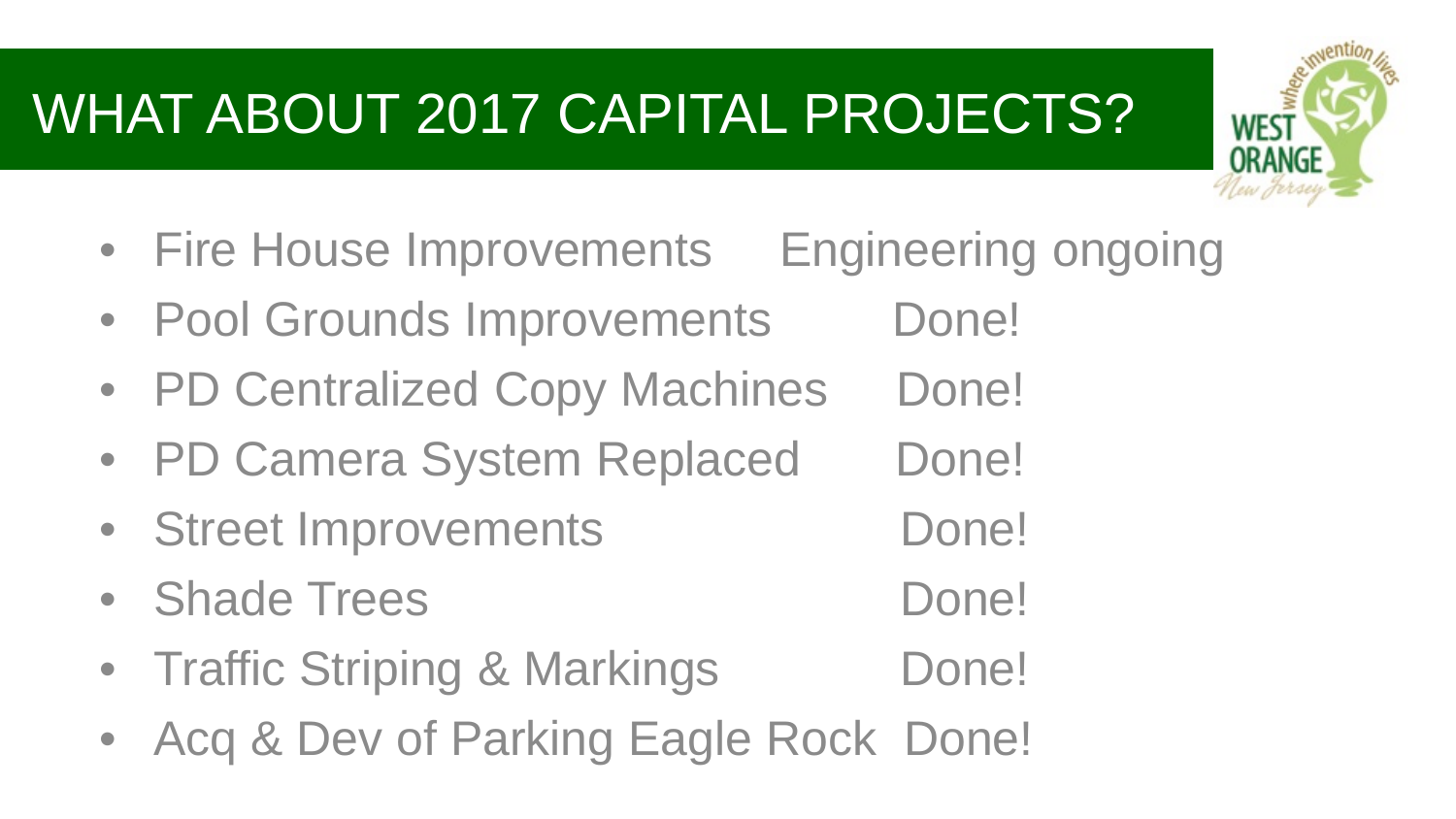## WHAT ABOUT 2017 CAPITAL PROJECTS?

- UST Remediation **Ongoing**
- New Fire Engine **Done!**
- 2 Street Sweepers Done!
- 10 PD Patrol 4X4's Done!
- DPW #2 Dump Trucks Done!
- Health Department 4X4 Done!
- DPW #3 Pickup Trucks Done!
- Skate Park Done!

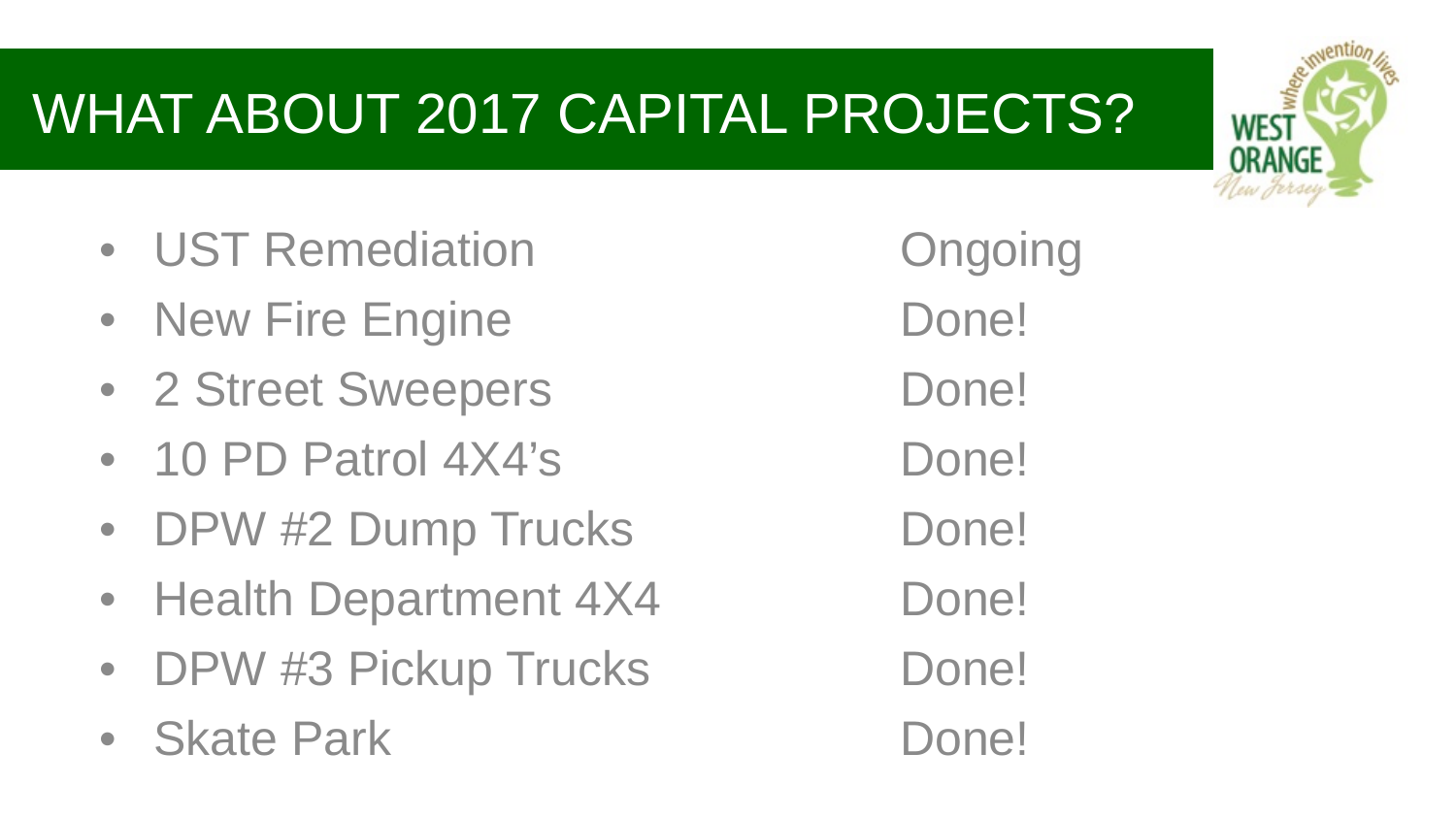## WHAT ABOUT 2017 CAPITAL PROJECTS?

- Library Improvements Done!
- New Fire Engine **Done!**
- Pool Handicap Access In Design
- Sewer Line Improvements RFP's being drafted
- PD File Server Done!
- Replace Construction Software Pending

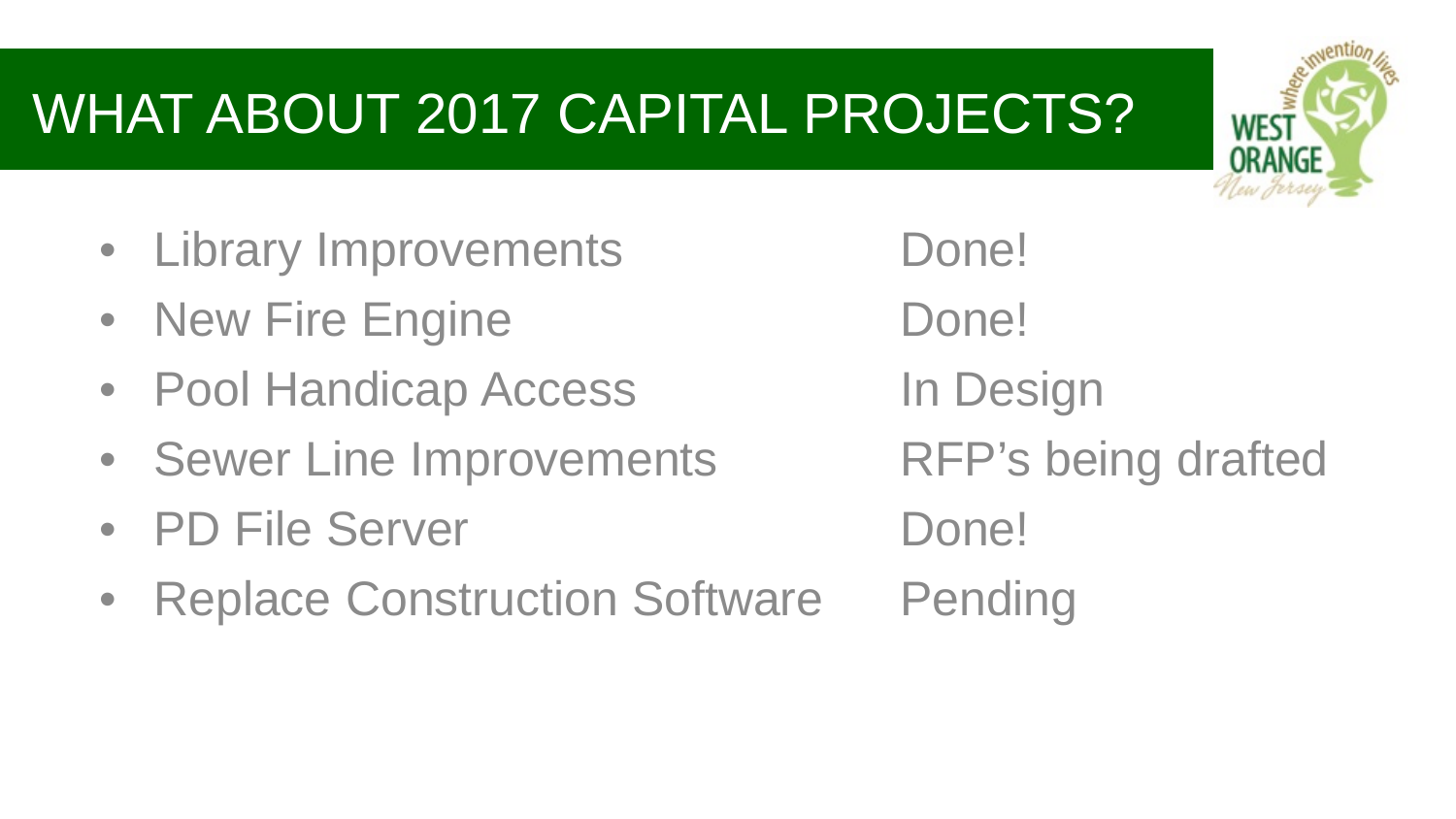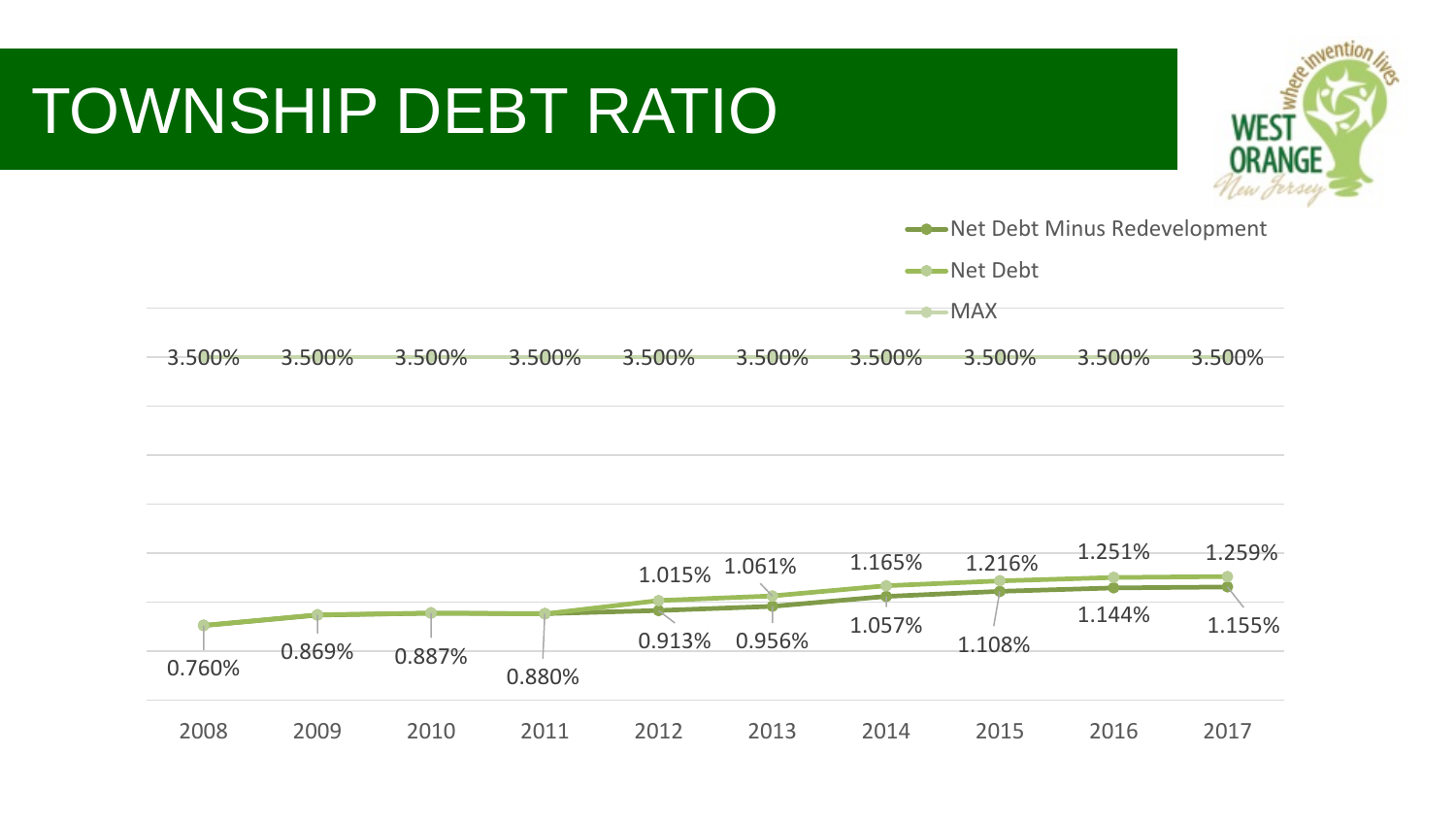## TOWNSHIP DEBT-BUDGET RATIO



**When** 

**WEST ORANGE** New Fersey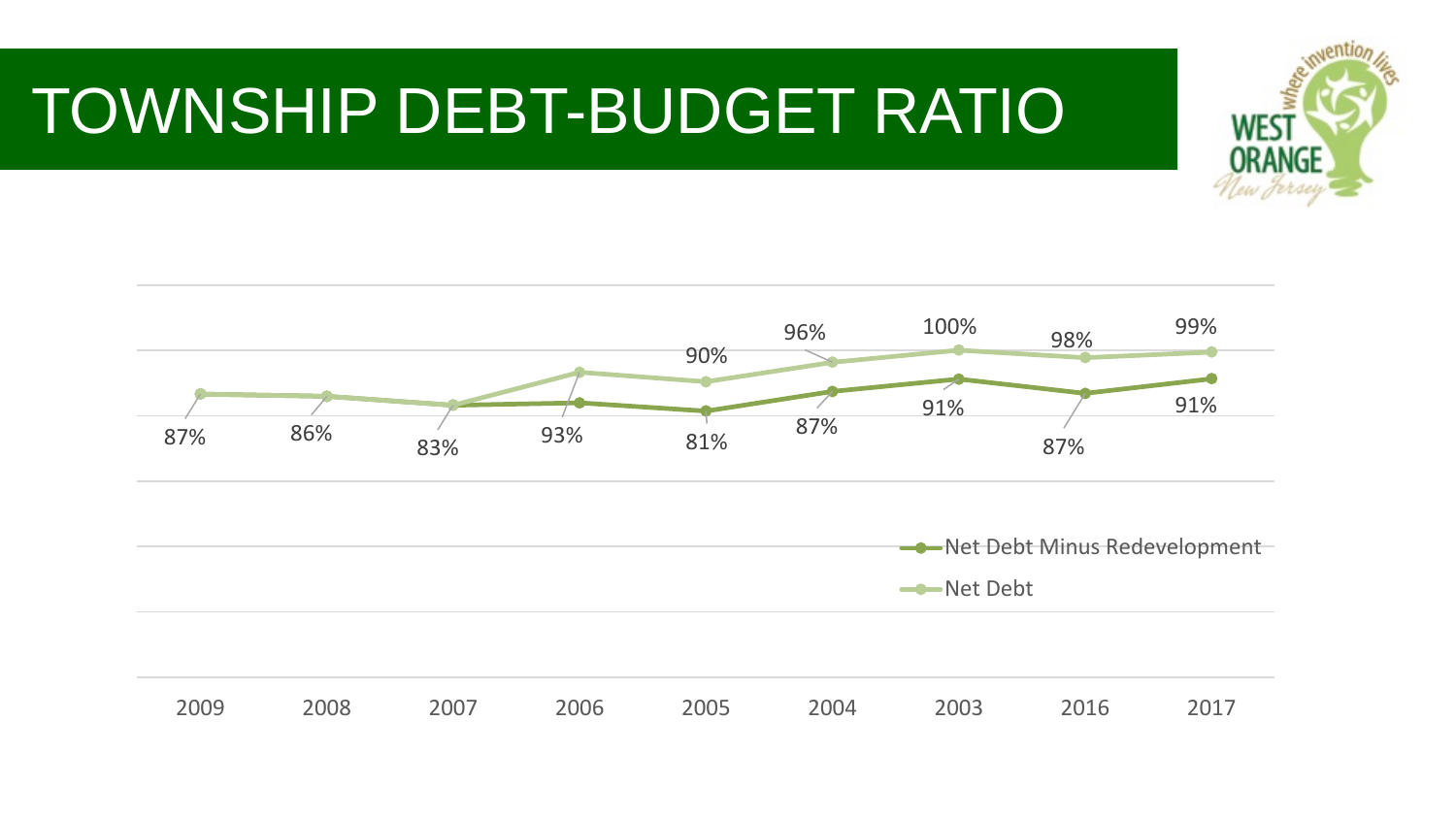| WHAT ABOUT 2018 CAPITAL PROJECTS?                              |              |
|----------------------------------------------------------------|--------------|
| Suriano Stadium field surface & track                          | 800,000.00   |
| Indoor Facility Improvements, including but not limited to     |              |
| <b>Indoor Facility Capital Repairs</b>                         | 250,000.00   |
| Library Improvements - Phase 2                                 | 600,000.00   |
| Street Resurfacing & Improvement, including but not limited to |              |
| DPW - Street Resurfacing & Improvement                         | 5,329,750.00 |
| DPW - LED High Visibility Signs                                | 100,000.00   |
| DPW - Signs & Striping                                         | 50,000.00    |
| <b>DPW - Shade Trees</b>                                       | 30,000.00    |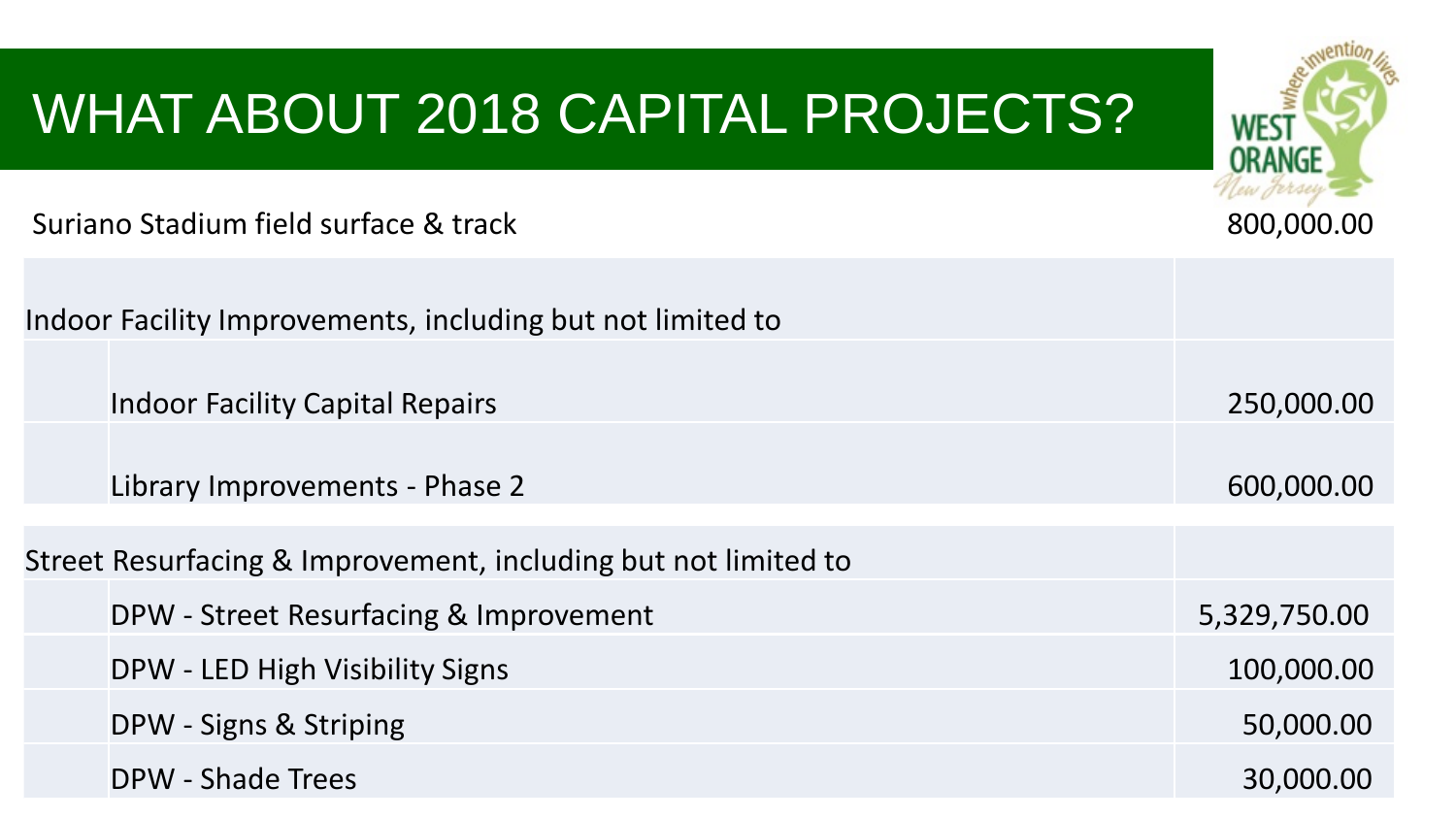

### WHAT ABOUT 2018 CAPITAL PROJECTS?

| Outdoor Facility Improvements, including but not limited to       |            |  |  |
|-------------------------------------------------------------------|------------|--|--|
| DPW - Pleasantdale Parking Lot Improvements                       | 150,000.00 |  |  |
| <b>Recreation - Ice Bumper Car Facility</b>                       | 110,000.00 |  |  |
| Recreation - Upgrade Rolling Green Tennis Courts                  | 90,000.00  |  |  |
| Recreation - Pool Repairs/Upgrades                                | 41,000.00  |  |  |
| Recreation - Playground Equipment Repairs, Replacement & Upgrades | 40,000.00  |  |  |
| Recreation - Ball Field Lighting: Degnan & Colgate                | 30,000.00  |  |  |
| Recreation - Hard Court Lighting: Degnan, Stagg & O'Connor        | 10,000.00  |  |  |
| <b>Other Outdoor Facility Improvements</b>                        | 250,000.00 |  |  |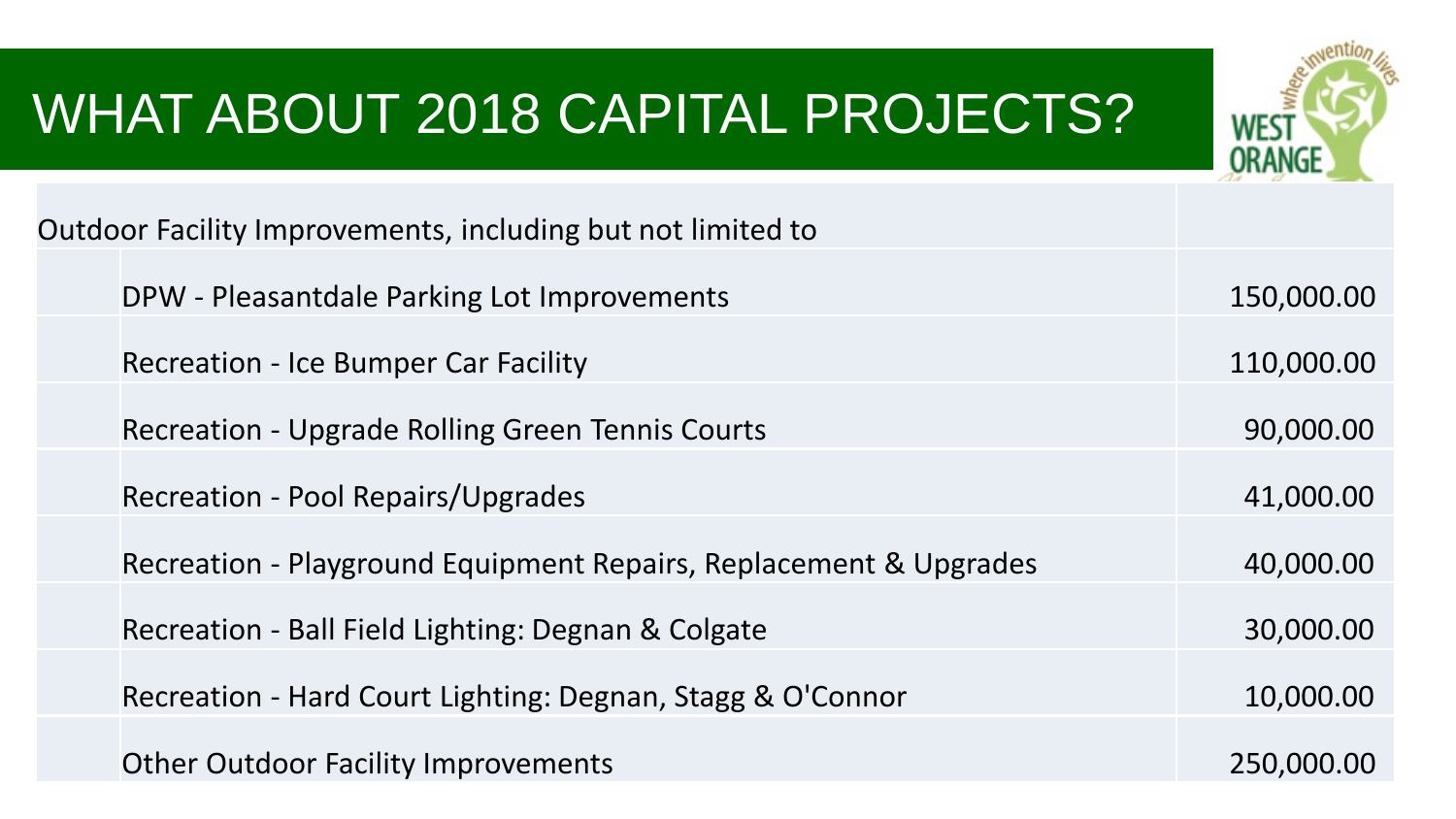## WHAT ABOUT 2018 CAPITAL PROJECTS?



| Information Technology, including but not limited to              |            |
|-------------------------------------------------------------------|------------|
| Admin - Pitney Bowes Postage Machine with Collator/Folder         | 20,000.00  |
| Police - MDT Replacement                                          | 70,000.00  |
| Police - Camera System Expansion                                  | 31,015.00  |
| Police - Investigative Covert Camera                              | 11,600.00  |
| Police - Communications Center Chairs                             | 7,800.00   |
| Recreation - Security Cameras: Colgate Futsal & Katz Civic Center | 19,000.00  |
| <b>Other Information Technology</b>                               | 150,000.00 |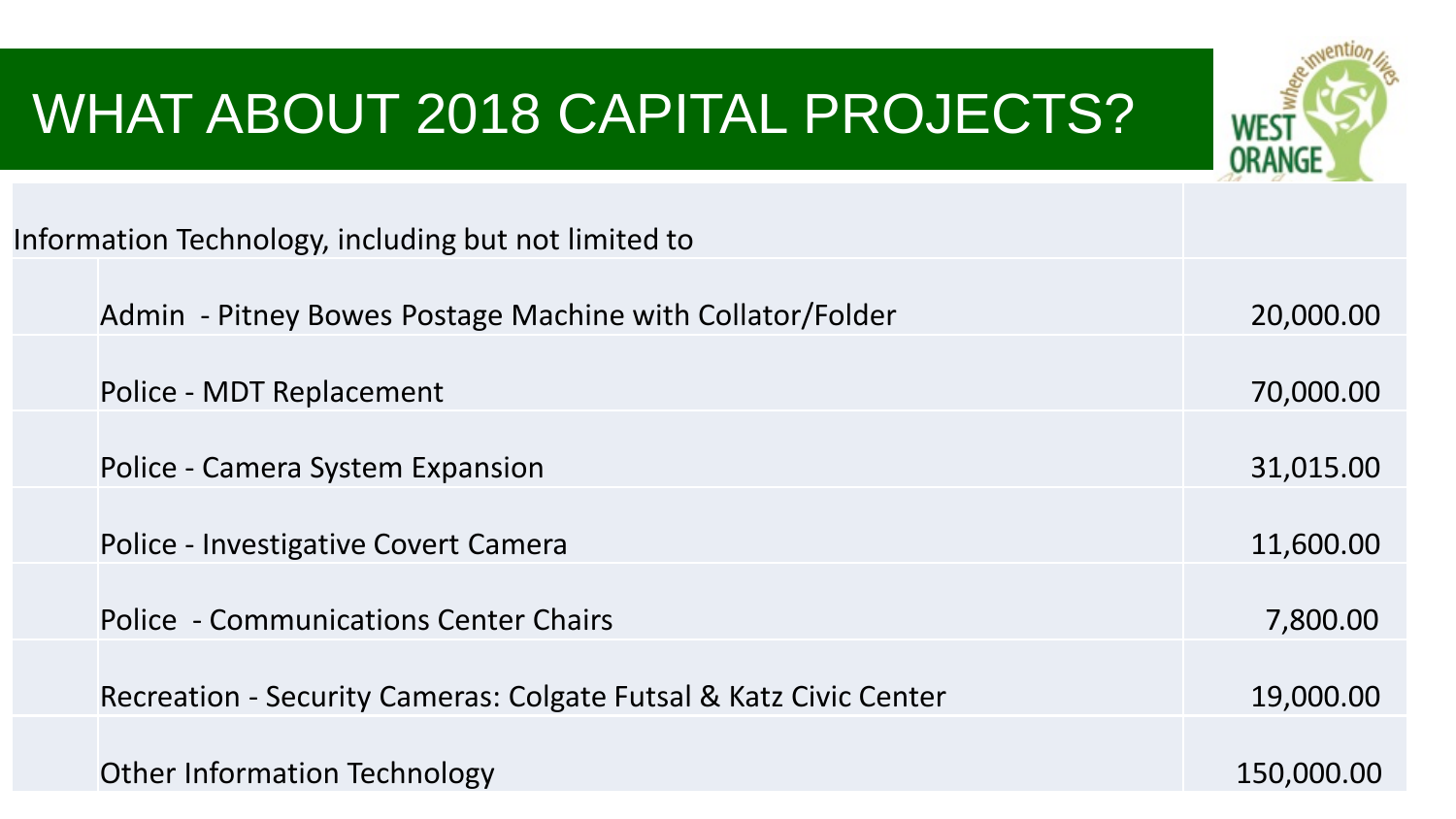

## WHAT ABOUT 2018 CAPITAL PROJECTS?

| Vehicles, including but not limited to |                                         |            |
|----------------------------------------|-----------------------------------------|------------|
|                                        | <b>Major Capital Repairs</b>            | 250,000.00 |
|                                        | Admin, Code - 4X4 Vehicles              | 120,000.00 |
|                                        | <b>DPW - Service Truck</b>              | 67,000.00  |
|                                        | DPW - 1/2 Ton Cargo Van                 | 35,000.00  |
|                                        | DPW - Pickup Truck with Plow            | 45,000.00  |
|                                        | DPW - Front End Loader                  | 225,000.00 |
|                                        | <b>DPW - Loader Buckets</b>             | 30,000.00  |
|                                        | DPW - Larger Hydraulic Pump             | 60,000.00  |
|                                        | Fire - Fire Pickup Vehicle              | 40,000.00  |
|                                        | Fire - Fire 4x4 Vehicle                 | 40,000.00  |
|                                        | <b>Police - Patrol Vehicles</b>         | 250,000.00 |
|                                        | Police - Special Service Pickup Vehicle | 61,000.00  |
|                                        | <b>Police - Snow Plow</b>               | 6,158.00   |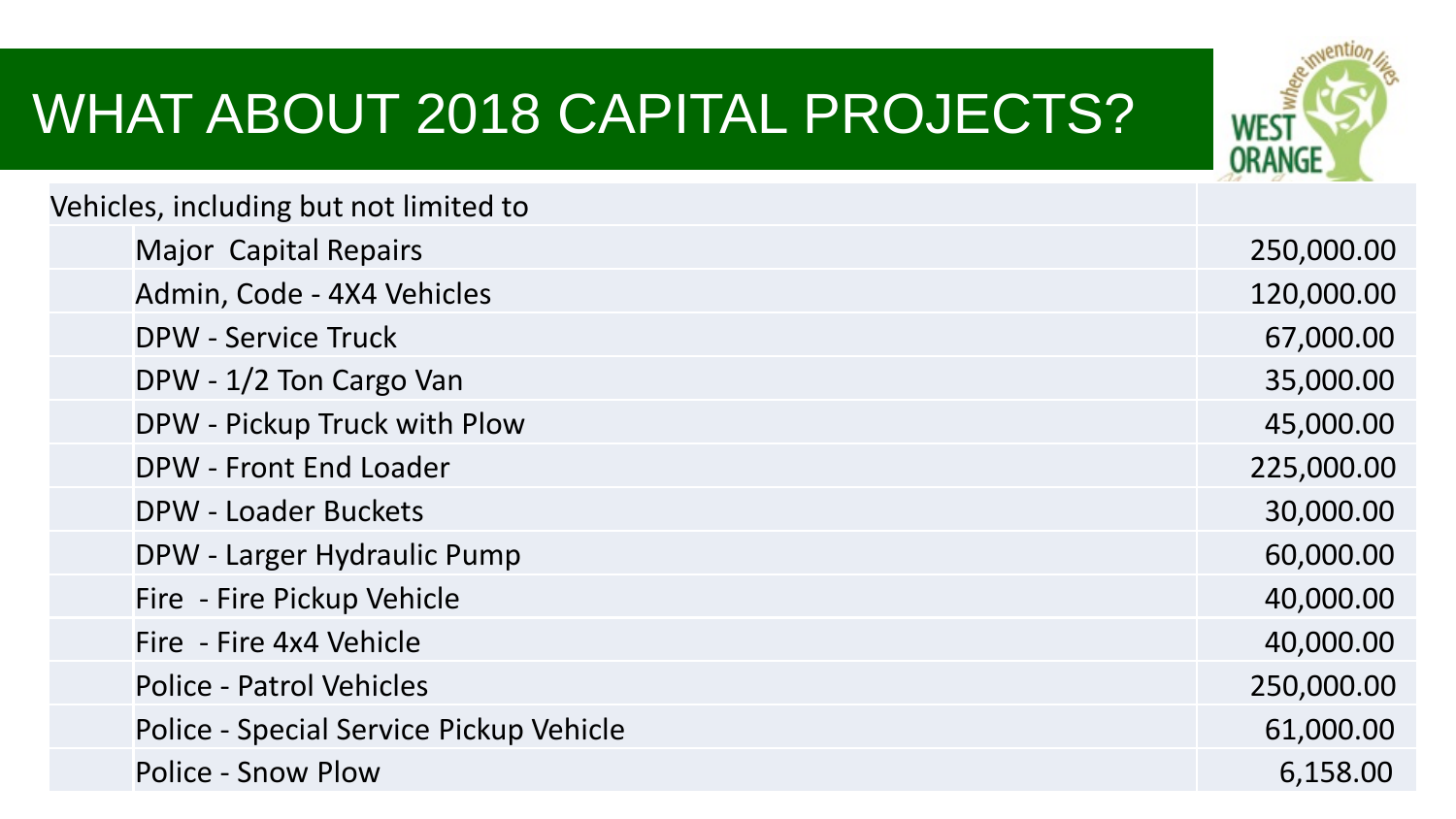## WHAT ABOUT 2018 CAPITAL PROJECTS? **WEST** Equipment, including but not limited to Fire - Personal Protective Equipment (PPE) 50,000.00 Fire - Breathing Air Compressor Recharging System/Fill Station 50,000.00 Police - Portable Light Tower/Generator 22,225.00 Police - Motorcycle Racks 2,600.00 Other Equipment 100,000.00